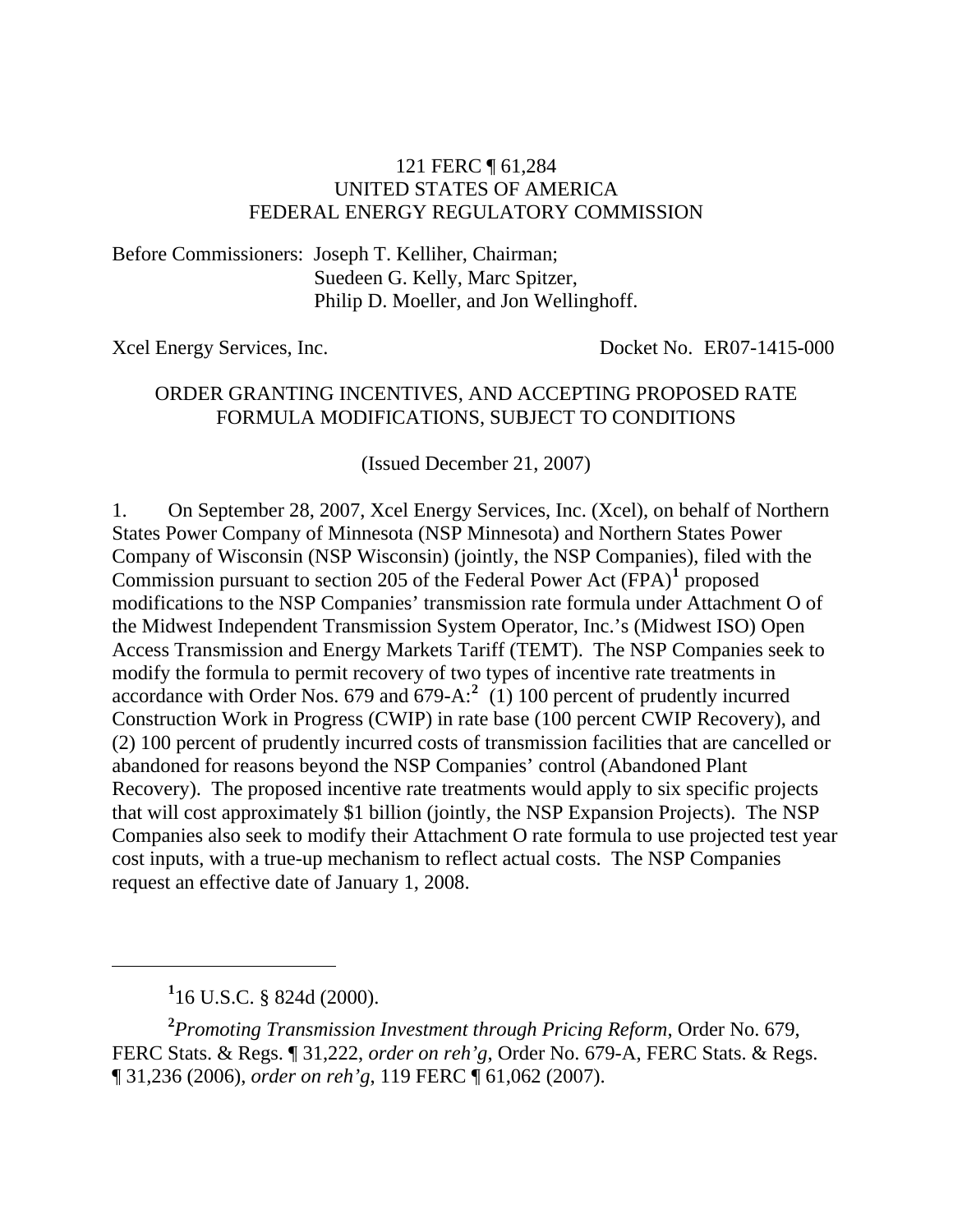### Docket No. ER07-1415-000 - 2 -

2. For the reasons discussed below, we will grant the NSP Companies' request for incentive rate treatment for the NSP Expansion Projects. Moreover, we will accept the NSP Companies' proposed modifications to their Attachment O rate formula, to use projected test year cost inputs subject to conditions, to become effective on January 1, 2008, as requested.

## **I. Background**

# **A. Description of the NSP Companies**

3. The NSP Companies are operating utilities of Xcel, a public utility holding company under the Public Utility Holding Company Act of 2005. NSP Minnesota provides electric service to approximately 1.4 million customers in Minnesota, North Dakota, and South Dakota, while NSP Wisconsin provides electric services to approximately 245,000 customers in portions of western Wisconsin and in the western tip of the Upper Peninsula of Michigan. The NSP Companies are transmission-owning members of the Midwest ISO.<sup>[3](#page-1-0)</sup> The NSP Companies currently collect their annual transmission revenue requirement using the generic rate formula in Attachment O of the Midwest ISO TEMT. Under the generic Attachment O rate formula, the NSP Companies' revenue requirement and rates are updated every June 1 to reflect historic transmission costs and loads for the previous calendar-year, as reported in the NSP Companies' FERC Form No. 1.

## **B. Description of the NSP Expansion Projects**

4. The NSP Companies state that together with other utilities in the region and subject to the oversight of the Midwest ISO, they have been developing plans to upgrade the regional transmission infrastructure.**[4](#page-1-1)** As a result of these planning efforts, the NSP Companies are currently undergoing a major electric transmission expansion program designed to provide the transmission infrastructure necessary to meet state renewable energy generation standards and reliably serve increased loads in the five state region served by the NSP Companies.<sup>[5](#page-1-2)</sup> The NSP Companies state that they expect to invest

<span id="page-1-1"></span><span id="page-1-0"></span>**<sup>3</sup>** <sup>3</sup> The Commission approved the transfer of functional control of the NSP Companies' transmission system facilities operating at 100 kV and above to the Midwest ISO in *Northern States Power Co.*, 91 FERC ¶ 61,157 (2000).

**<sup>4</sup>** Transmittal Letter at 1.

<span id="page-1-2"></span> $^5$  *Id.*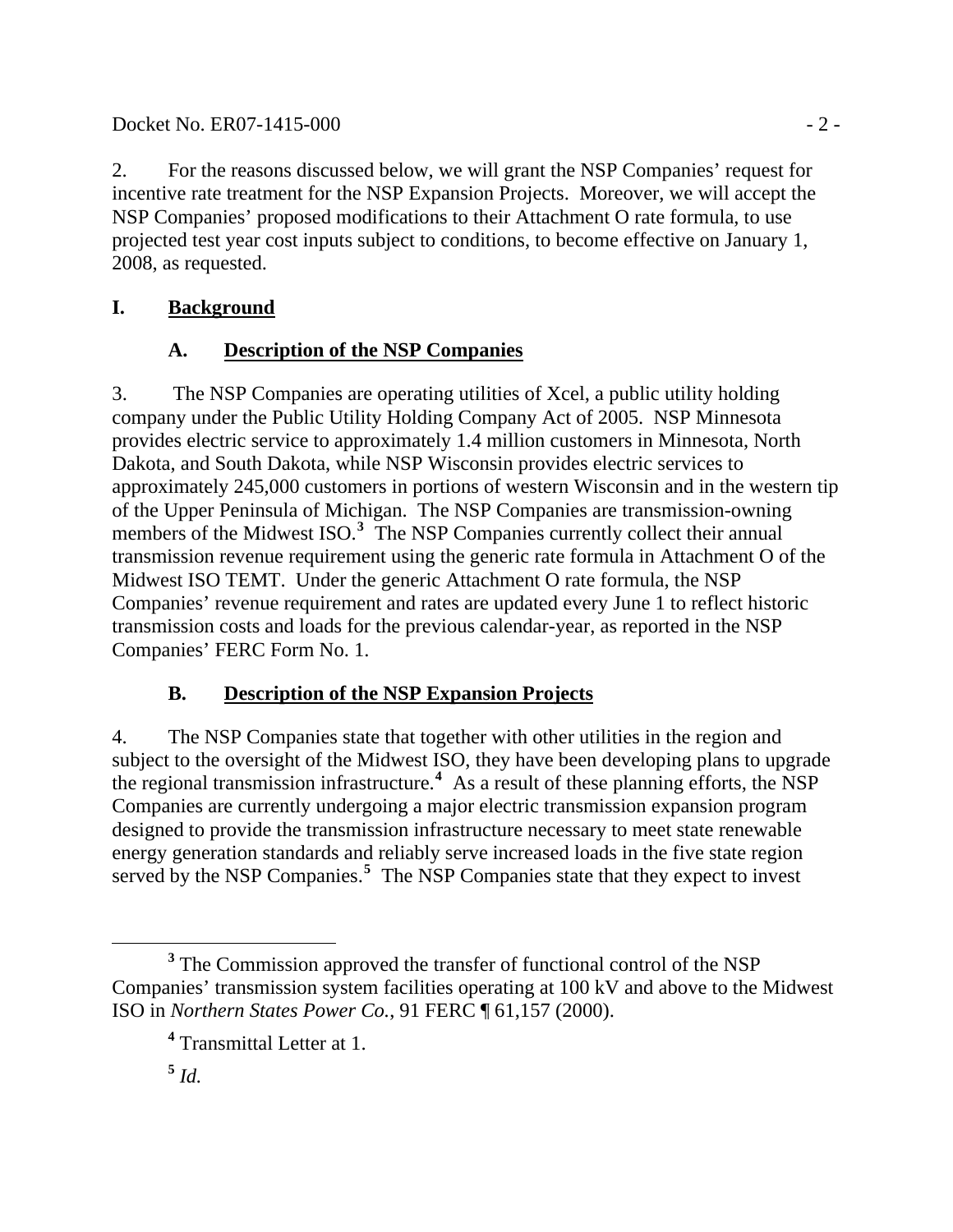#### Docket No. ER07-1415-000 - 3 -

approximately \$1 billion in the NSP Expansion Projects during the next several years.**[6](#page-2-0)** The projected cost of these projects is greater than the NSP Companies' total 2006 yearend net transmission plant of \$928.5 million.**[7](#page-2-1)**

5. The NSP Companies state that the transmission upgrades are needed to accommodate new renewable energy generation resources in the region, particularly wind generation resources.**[8](#page-2-2)** According to the NSP Companies, several states in their region have enacted renewable energy standards in order to encourage the development and use of renewable energy resources.**[9](#page-2-3)** For example, the NSP Companies state that in 2007, Minnesota enacted aggressive renewable energy mandates for electric utilities. For NSP Minnesota, this legislation requires 30 percent of energy generated for their retail customers to come from renewable energy resources, with 25 percent coming from wind energy resources, by the year 2020. Wisconsin has enacted legislation requiring electric providers to increase the amount of renewable energy sold to retail customers to 10 percent by 2015. For NSP Wisconsin, that amount would increase to 12.8 percent by 2016. The NSP Companies assert that their transmission system is located between rich wind energy locations and major Midwest load centers. Therefore, they state, significant new transmission capacity on their system is needed to enable access and deliver new renewable resources to loads in the region.**[10](#page-2-4)**

6. The NSP Companies state that the transmission upgrades are also needed to allow the NSP Companies to continue to reliably serve growing loads in its region. According to the NSP Companies, the demand for electricity supply in their service territories has been growing at a steady rate each year and the demand for transmission capacity has been outstripping supply.

7. The NSP Expansion Projects include two projects the construction of which is proposed to begin in 2008 and four other projects that are part of Group 1 of the CapX 2020 Project.**[11](#page-2-5)** The two projects proposed to begin construction in 2008 are the Buffalo

**<sup>6</sup>** *Id.*

<span id="page-2-1"></span><span id="page-2-0"></span>

 $^7$  *Id.* 

- **<sup>8</sup>** *Id.* at 5.
- $9$  *Id.*

**<sup>10</sup>** *Id.*

<span id="page-2-5"></span><span id="page-2-4"></span><span id="page-2-3"></span><span id="page-2-2"></span>(continued…) **<sup>11</sup>** Group 1 of the CapX 2020 Project consists of four 345 and 230 kV projects that make up the first in a series of anticipated large scale transmission expansion projects to be completed as part of the CapX 2020 project initiative, which involves other electric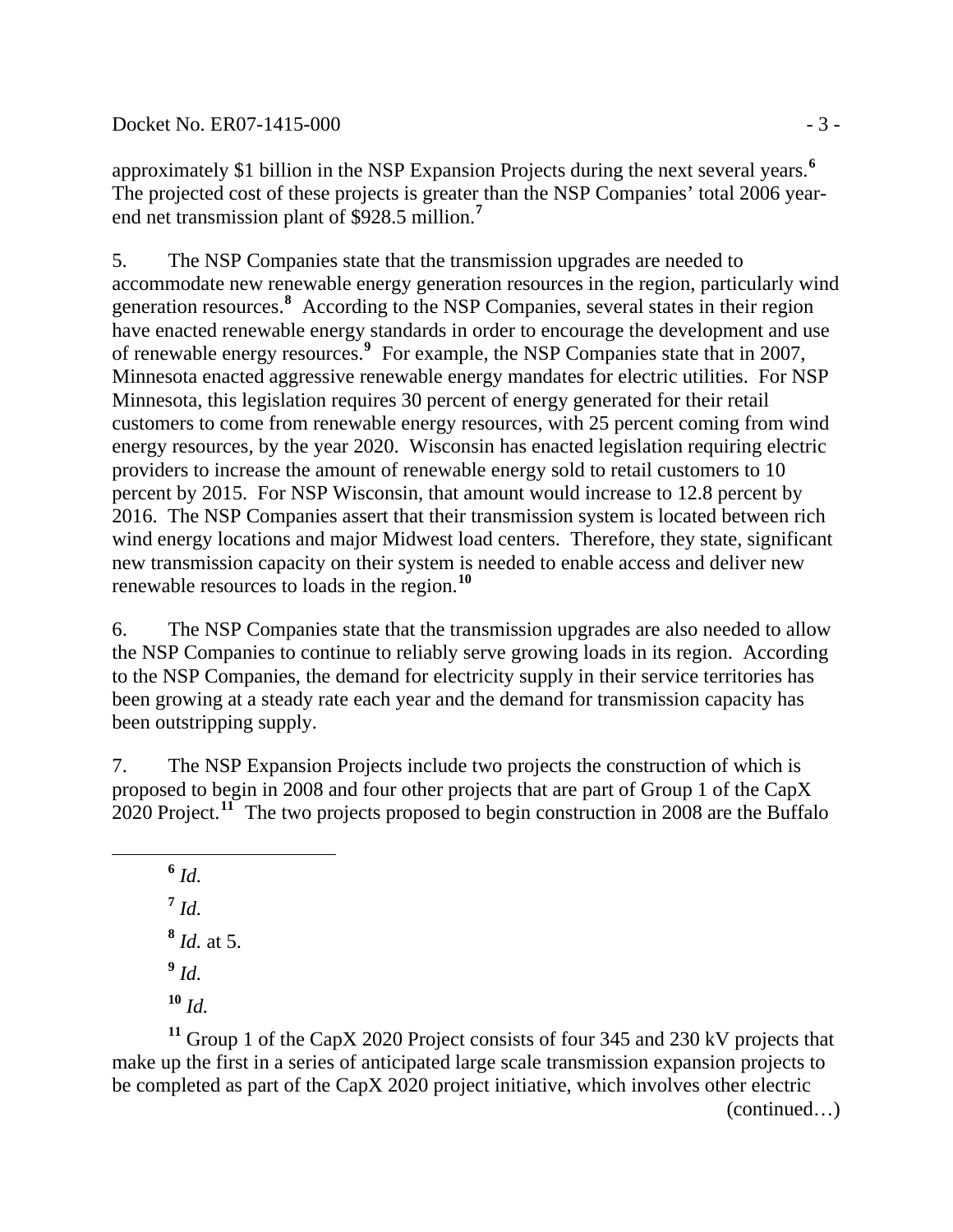### Docket No. ER07-1415-000 - 4 -

Ridge Incremental Generation Outlet Project (BRIGO) and 115/161 kV transmission line upgrade (from 69 kV) between Chisago County, Minnesota and the Apple River substation in Wisconsin (Chisago-Apple). The total estimated cost to the NSP Companies for these two projects is approximately \$121 million.

8. The BRIGO project consists of three new 115 kV transmission lines totaling approximately 35-50 miles and several new substations. The purpose of this project is to provide expanded transmission outlet and delivery capability for new wind generation on Buffalo Ridge, which the NSP Companies state is one of the most promising sites for wind generation in the United States. The total estimated cost of this project is \$72.5 million. The BRIGO project will have portions going into service in 2008, some portions in 2009, and the balance in 2010, subject to receipt of required routing permits.**[12](#page-3-0)**

9. The Chisago-Apple project consists of a 41-mile, 115/161 kV transmission line upgrade (of an existing 69 kV line) between Chisago County, Minnesota and the Apple River substation owned by Dairyland Power Cooperative in Amery, Wisconsin. Eighteen miles of this line will be in Minnesota and 23 miles will be in Wisconsin. The total estimated cost to the NSP Companies for this project is \$48.7 million. This project is proposed to be in service in 2010, subject to receipt of required state regulatory construction and routing approvals.**[13](#page-3-1)**

10. The four projects in Group 1 of the CapX 2020 Project are Twin Cities – Brookings County, Twin Cities – Fargo, Twin Cities – LaCrosse, and Bemidji – Grand Rapids. The total estimated cost to the NSP Companies for the Group 1 CapX 2020 projects is approximately \$850 million.

11. The Twin Cities - Brookings County project consists of a 240-mile, 345 kV transmission line between the NSP Brookings County, South Dakota substation and the proposed Hampton substation in the Southeast corner of Twin Cities, as well as a 10 mile, 230 kV segment from a new Hazel Creek substation to a substation in Granite Falls, Minnesota. The line will be located in South Dakota and Minnesota and will increase the deliverability of renewable energy generation resources from southwestern Minnesota

 $\overline{a}$ utilities in the region in the participation in a comprehensive, regional planning initiative. The CapX 2020 project involves eleven electric utilities in the region, including utilities that are not subject to the Commission's jurisdiction as public utilities under the FPA and utilities that are not transmission-owning members of the Midwest ISO.

<span id="page-3-0"></span>**<sup>12</sup>** Transmittal Letter at 7.

<span id="page-3-1"></span>**<sup>13</sup>** *Id.*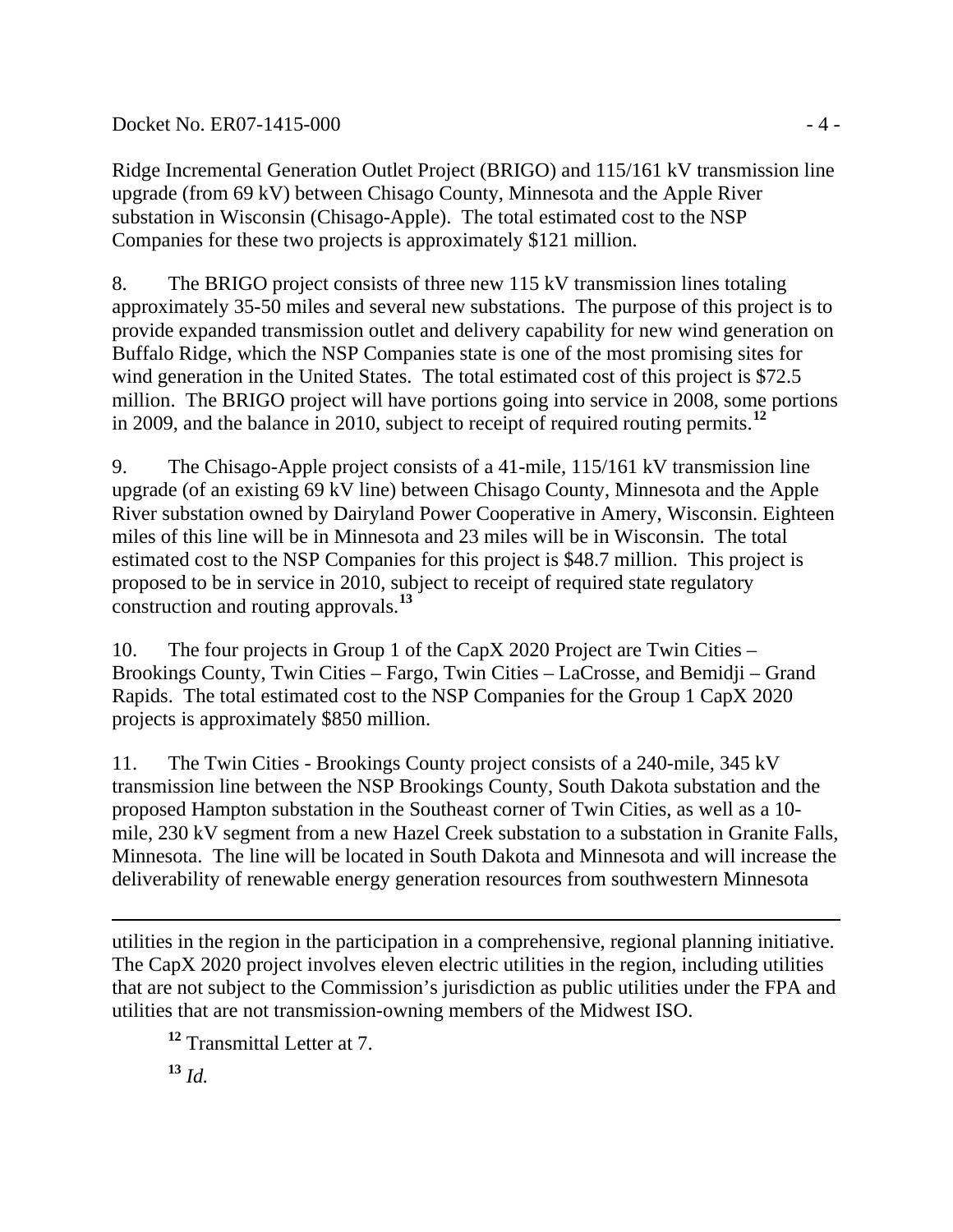### Docket No. ER07-1415-000 - 5 -

and eastern South Dakota to large load centers in eastern Minnesota and western Wisconsin. This project will be jointly constructed and owned by NSP Minnesota and four other utilities in the region. The estimated cost of the project is anticipated to be \$600 to \$665 million and NSP Minnesota will own a 72 percent share of the project.**[14](#page-4-0)**

12. The Twin Cities – Fargo project consists of a 250-mile, 345 kV transmission line between Fargo, North Dakota and Monticello, Minnesota. The line will be located in North Dakota and Minnesota. The line will address reliability problems in areas in the Red River Valley and northwestern and central Minnesota. This project will be jointly constructed and owned by NSP Minnesota and four other utilities in the region. The estimated cost of the project is \$390 to \$560 million, and NSP Minnesota will own a 36 percent share of the project.**[15](#page-4-1)**

13. The Twin Cities – LaCrosse project consists of a 150-mile, 345 kV transmission line between the Hampton substation in the southeast corner of the Twin Cities to Rochester, Minnesota and LaCrosse, Wisconsin. The project will cross state boundaries and includes a crossing of the Mississippi River. The project will be jointly constructed and owned by the NSP Companies and four other utilities in the region. The estimated cost of the project is \$330 to \$360 million, and the NSP Companies will own a 64 percent share of the project.**[16](#page-4-2)**

14. The Bemidji – Grand Rapids project consists of a 68-mile, 230 kV transmission line between Grand Rapids and Bemidji in northern Minnesota. The project will be jointly constructed and owned by NSP Minnesota and four other utilities in the region. The estimated cost of the project is approximately \$70 million, and NSP Minnesota will own a 26 percent share of the project.**[17](#page-4-3)**

## **C. Proposed Incentive Rates**

15. The NSP Companies request approval of two incentive-based rate treatments under Order No. 679 for the NSP Expansion Projects: 100 percent CWIP recovery and Abandoned Plant Recovery. The NSP Companies' request for approval of incentives for the NSP Expansion Projects is contingent on the receipt of a Certificate of Need for those projects from the Minnesota Public Utility Commission (Minnesota Commission). With

- <span id="page-4-0"></span>**<sup>14</sup>** *Id.* at 7-8.
- **<sup>15</sup>** *Id.* at 8.
- <span id="page-4-1"></span> $16$  *Id.*
- <span id="page-4-3"></span><span id="page-4-2"></span>**<sup>17</sup>** *Id.*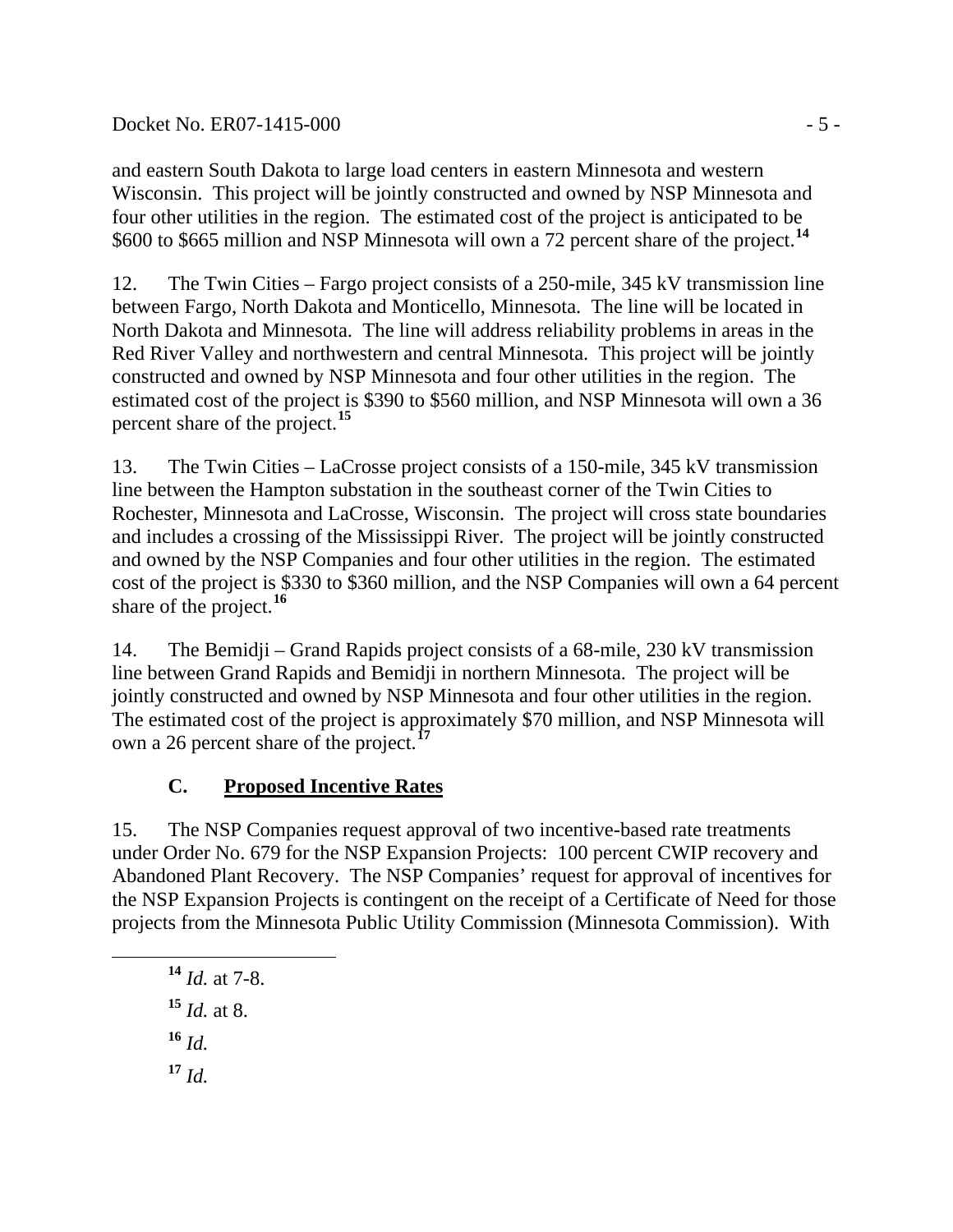#### Docket No. ER07-1415-000 - 6 -

respect to the Abandoned Plant Recovery, the NSP Companies are only proposing a placeholder in their proposed rate formula with a value of zero and will make subsequent section 205 filings for Commission approval to change that value.

16. The NSP Companies state that the requested incentives comply with the standards of Order No. 679 and Commission precedent and submit that, consistent with Order No. 679: (1) the facilities for which they seek incentives satisfy the requirements of FPA section 219 – they either ensure reliability or reduce the costs of delivered power by reducing congestion; (2) the total package of incentives is tailored to address the demonstrable risks or challenges faced by the applicant in undertaking the project – the incentives meet the "nexus" test; and (3) the resulting rates are just and reasonable.<sup>[18](#page-5-0)</sup>

17. The NSP Companies submit that they are entitled to a rebuttable presumption that the requirements of FPA section 219 are satisfied if the NSP Companies receive a Certificate of Need from the Minnesota Commission for the projects.**[19](#page-5-1)** The NSP Companies explain that the Minnesota Commission's process for considering an application for a Certificate of Need considers in detail the need for the project, including a consideration of alternatives and the environmental impacts of the proposed project. According to the NSP Companies, the process requires evaluation of ten factors regarding the project before a Certificate of Need will be issued, including several factors which involve a consideration of reliability and congestion relief. The latter include: (1) benefits of the facility, including its uses to protect or enhance environmental quality, and to increase reliability of energy supply in Minnesota and the region; (2) possible alternatives for satisfying the energy demand or transmission needs including but not limited to potential for increased efficiency and upgrading of existing energy generation and transmission facilities, load management programs, and distributed generation; and (3) with respect to a high-voltage transmission line, the benefits of enhanced regional reliability, access, or deliverability to the extent these factors improve the robustness of

**<sup>18</sup>** *Id.* at 2.

<span id="page-5-1"></span><span id="page-5-0"></span>**<sup>19</sup>** Pursuant to Order No. 679, and section 35.35(i) of the Commission's regulations, the Commission, in certain cases, will apply a rebuttable presumption where an applicant has shown that its project is needed to ensure reliability or reduces the cost of delivered power by reducing congestion. A rebuttable presumption can be applied to a transmission project that results from a fair and open regional planning process or one that has received construction approval from the appropriate state authority, if the process requires that a project ensures reliability or reduces the cost of delivered power by reducing congestion. 18 C.F.R. § 35.35(i) (2007).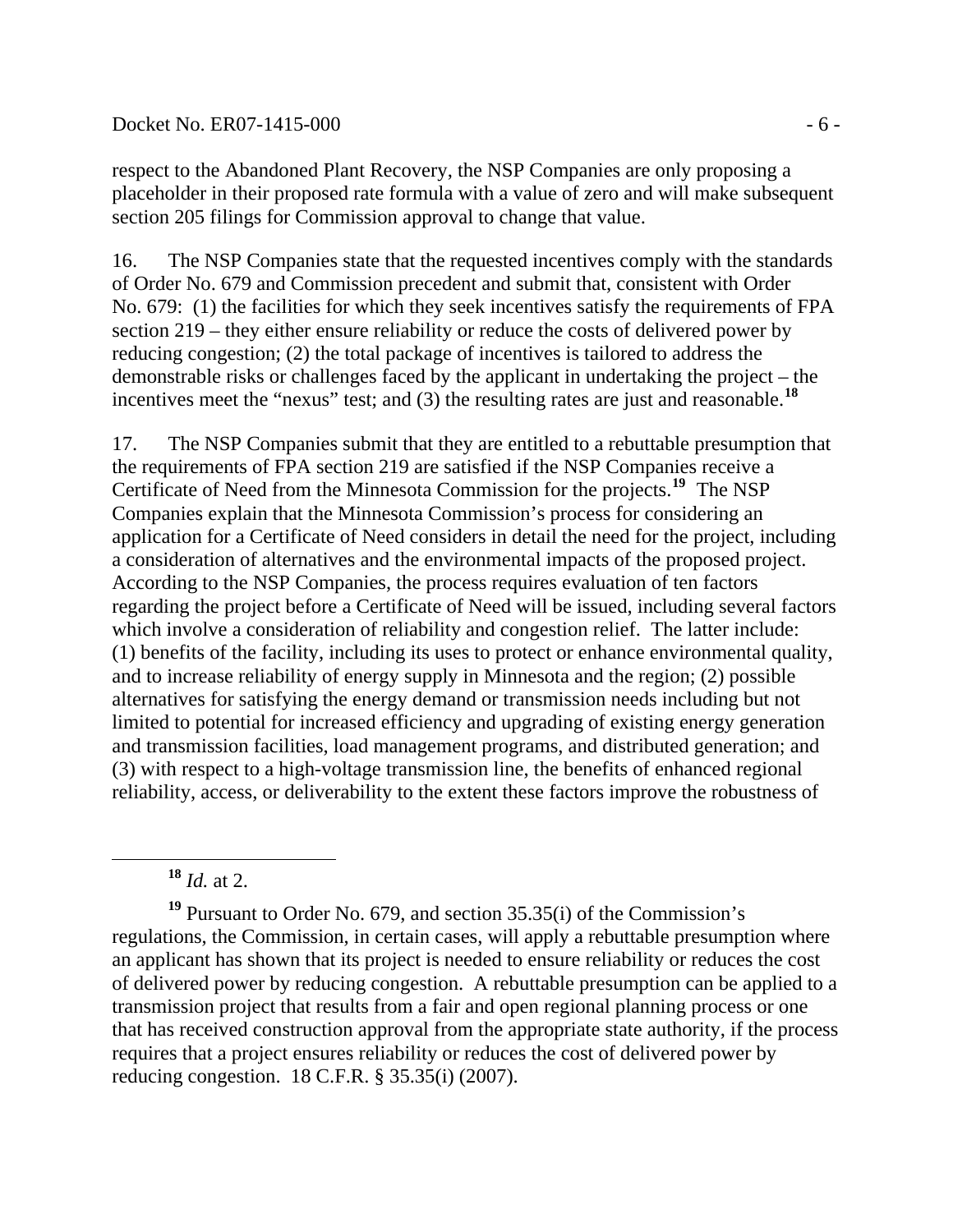#### Docket No. ER07-1415-000 - 7 -

 $\overline{a}$ 

the transmission system or lower costs for electric consumers in Minnesota.**[20](#page-6-0)** While several of the projects will be located in more than one state, the NSP Companies state that each of the multi-state projects include substantial facilities located in Minnesota, and, therefore, the NSP Companies will need to obtain a Certificate of Need from the Minnesota Commission for all of the NSP Expansion Projects. Thus, the common denominator for all the NSP Expansion Projects is the need for a Certificate of Need from the Minnesota Commission.**[21](#page-6-1)**

18. In establishing the nexus between the incentive sought and the investment made, the NSP Companies state that allowing a 100 percent CWIP Recovery on the NSP Expansion Projects will eliminate disincentives to completing the projects in several ways.<sup>[22](#page-6-2)</sup> First, it will reduce stresses on cash flows for the NSP Companies.<sup>[23](#page-6-3)</sup> Second, it will relieve downward pressure on the NSP Companies' credit rating that could be caused by the NSP Expansion Projects.**[24](#page-6-4)** Third, it should help the NSP Companies meet their

**<sup>21</sup>** Ex. No. XES-24 at 12-13.

**<sup>22</sup>** Transmittal Letter at 25.

 $^{24}$  *Id.* 

<span id="page-6-4"></span><span id="page-6-3"></span><span id="page-6-2"></span><span id="page-6-1"></span>**<sup>23</sup>** *Id.* The NSP Companies' application includes an affidavit of the Vice President and Treasurer of the NSP Companies with analysis showing that they expect to face a negative cash flow position while undergoing the projects.

<span id="page-6-0"></span>**<sup>20</sup>** Transmittal Letter at 17-18. The other 7 factors are: (1) the accuracy of the long-range energy demand forecasts on which the necessity for the facility is based; (2) the effect of existing or possible energy conservation programs under state statutes or other federal or state legislation on long-term energy demand; (3) the relationship of the proposed facility to overall state energy needs, as described in the most recent state energy policy and conservation report, or, in the case of a high-voltage transmission line, the relationship of the proposed line to regional energy needs, as presented in the transmission plan submitted under the biennial State Transmission Plan statute; (4) promotional activities that may have given rise to the demand for this facility; (5) the policies, rules, and regulations of other state and federal agencies and local governments; (6) any feasible combination of energy conservation improvements that can (i) replace part or all of the energy to be provided by the proposed facility, and (ii) compete with it economically; and (7) whether the applicant or applicants are in compliance with applicable provisions of state statutes pertaining to state renewable energy objectives and transmission needed to support renewable resources. *Id.*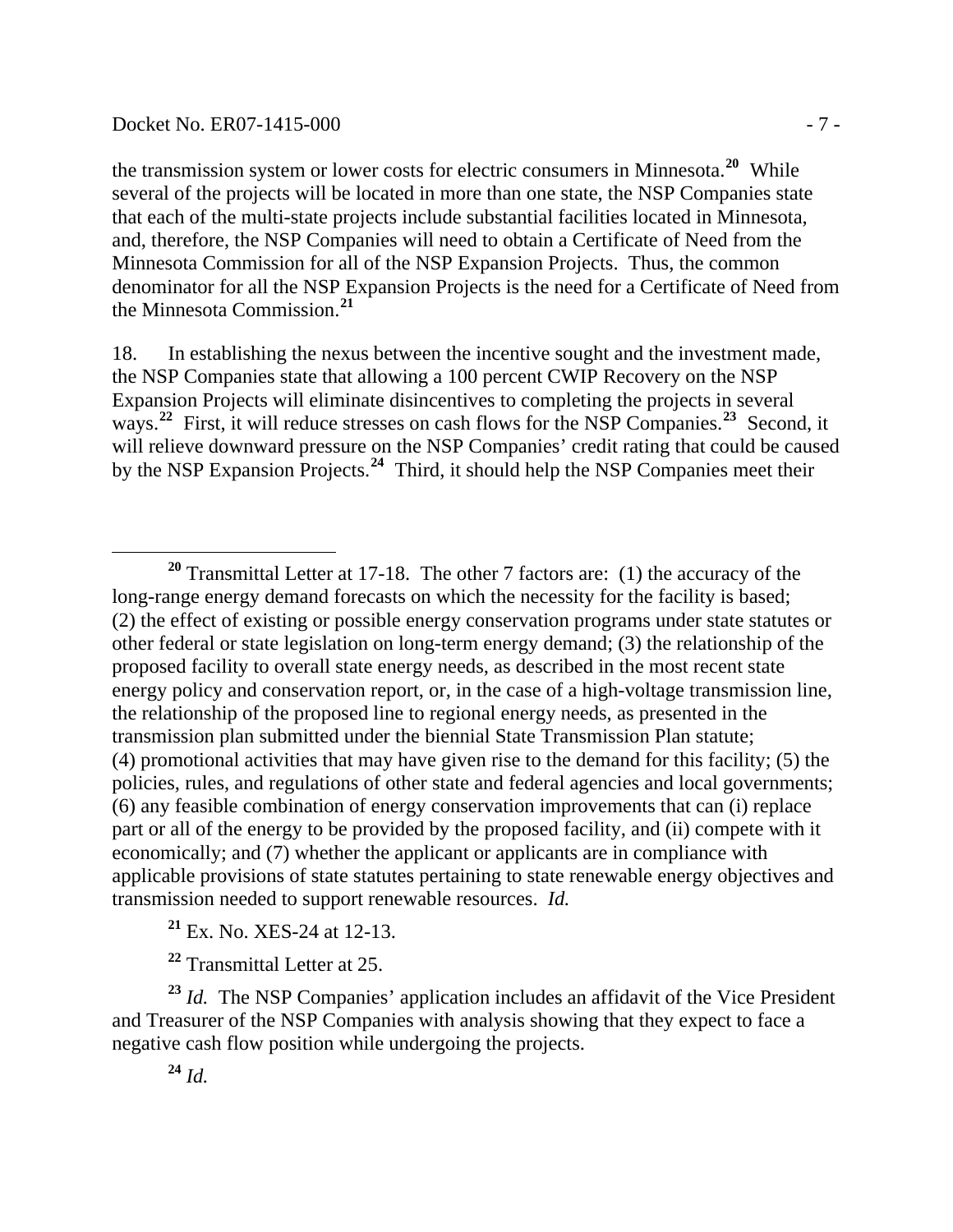Docket No. ER07-1415-000 - 8 -

financial goals, which might be threatened by the NSP Expansion Projects.**[25](#page-7-0)** Finally, it will not have an adverse impact on the electric transmission rates for the NSP Companies' customers.**[26](#page-7-1)**

19. The NSP Companies state that the Abandoned Plant Recovery will remove a potential disincentive to completion of the NSP Expansion Projects by eliminating the risk that shareholders may have to bear the costs of transmission projects that are cancelled for reasons outside the NSP Companies' control.**[27](#page-7-2)** The NSP Companies state that there are several ways in which one or more of the NSP Expansion Projects could be cancelled for reasons outside the NSP Companies' control.**[28](#page-7-3)** For example, a major purpose of the projects is to provide transmission capacity for potential new renewable generation resources on the NSP Companies' system. While the NSP Companies expect that these new renewable resources will be developed, the binding commitments to interconnect and transmit this power have not all been made. Therefore, there is a risk that some of these projects may be cancelled or significantly modified due to decisions by renewable generators to cancel or relocate. Further, the NSP Companies explain, five of the six projects are being constructed jointly with neighboring utilities, including utilities that are not subject to the Commission's jurisdiction as public utilities and/or are not members of the Midwest ISO. The NSP Companies state that it is possible that those partners may change or revise their plans, which could have an impact on the NSP Expansion Projects. Also, the Midwest ISO has substantial planning authority regarding transmission planning, and there is some risk that some of the NSP Expansion Projects could be cancelled or revised for reasons identified through the regional planning process. Finally, the NSP Companies explain, the projects require routing and other regulatory approvals from the various state commissions, and potential opposition to routing of the transmission projects may present the risk that a project might be abandoned for reasons outside of the NSP Companies' control.

<span id="page-7-0"></span>**<sup>25</sup>** *Id.* at 25-26. The NSP Companies' financial objectives include maintaining financial integrity by improving corporate credit ratings and senior unsecured debt ratings and continuing to provide reasonably-priced electric and natural gas services to their customers. They state that 100 percent CWIP Recovery will promote these objectives by enabling them to maintain lower borrowing costs as they complete the projects.

**<sup>26</sup>** *Id.* at 26.

<span id="page-7-2"></span><span id="page-7-1"></span>**<sup>27</sup>** *Id.*

<span id="page-7-3"></span>**<sup>28</sup>** Ex. No. XES-9 at 31-32.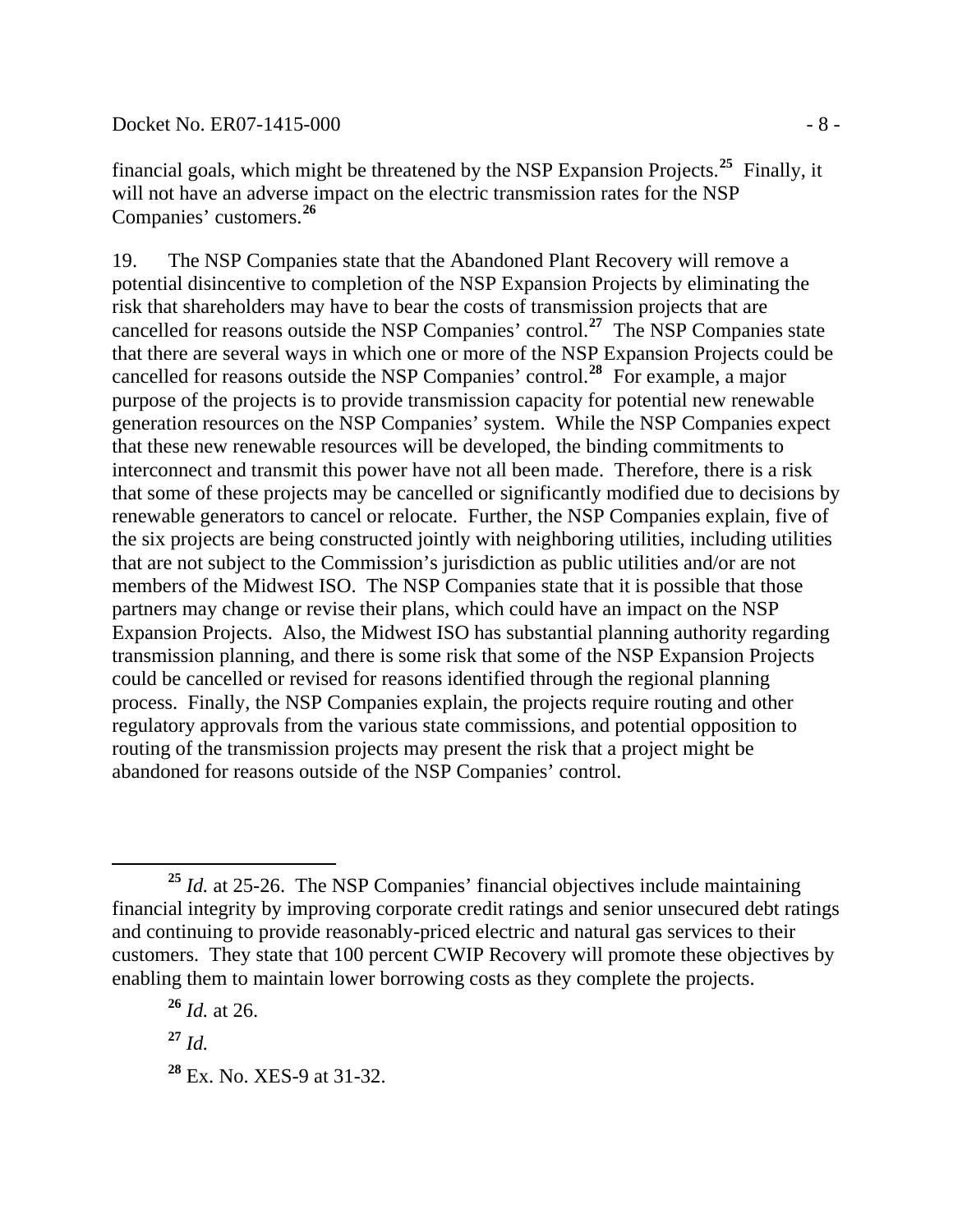20. The NSP Companies state that the two proposed incentives are consistent and compatible.<sup>[29](#page-8-0)</sup> The NSP Companies state that they are not seeking any return on common equity (ROE) based incentives. Instead, the NSP Companies explain that they are seeking two incentives that serve the same purposes: to reduce risks presented by the transmission projects and to remove potential obstacles to construction of the projects.**[30](#page-8-1)** The NSP Companies state that in Order No. 679, the Commission found that these two incentives are similar.

21. The NSP Companies state that the resulting rates will be just, reasonable and not unduly discriminatory.<sup>[31](#page-8-2)</sup> With respect to the 100 percent CWIP Recovery incentive, the NSP Companies state that the Commission has recognized that the initial inclusion of CWIP in rate base affects only the timing of the cost recovery, not the level of cost recovery.**[32](#page-8-3)**

22. Additionally, although the NSP Companies are not specifically requesting incentive ratemaking treatment for employing innovative transmission technologies, they include a technology statement for the NSP Expansion Projects, as required by Order No. 679.**[33](#page-8-4)** Specifically, the NSP Companies state that, among other things, the NSP Expansion Projects will use "advanced transmission technologies" including: microprocessor based protective relays instead of solid-state or electro-mechanical relays; digital fault recorders, PLC-based control and annunciation, rather than reliance on control switches, light boxes and discrete relays; tubular steel structures rather than lattice-type structures; fiber-optic based communication where cost effective; and advanced conductor designs.**[34](#page-8-5)**

23. The NSP Companies note when determining whether the nexus requirement is satisfied, it is not clear whether it is necessary to show that a project or group of projects is "routine" in cases where the applicant does not seek any ROE-based incentives. The NSP Companies state that this aspect of the nexus test should not apply to their request for incentives because they are not seeking any ROE-based incentives. Nevertheless, the

**<sup>30</sup>** *Id.* 

<span id="page-8-1"></span><span id="page-8-0"></span>

**<sup>31</sup>** *Id.* 

**<sup>32</sup>** *Id.* at 29 (citing Order No. 679-A, FERC Stats. & Regs. ¶ 31,236 at P 38).

<span id="page-8-5"></span><span id="page-8-4"></span><span id="page-8-3"></span><span id="page-8-2"></span>**<sup>33</sup>** Transmittal Letter at 23 (citing Order No. 679, FERC Stats. & Regs. ¶ 31,222 at P 302).

**<sup>34</sup>** *Id.* at 23-24. *See also* Ex. No. XES-8 at 29-31.

**<sup>29</sup>** Transmittal Letter at 28.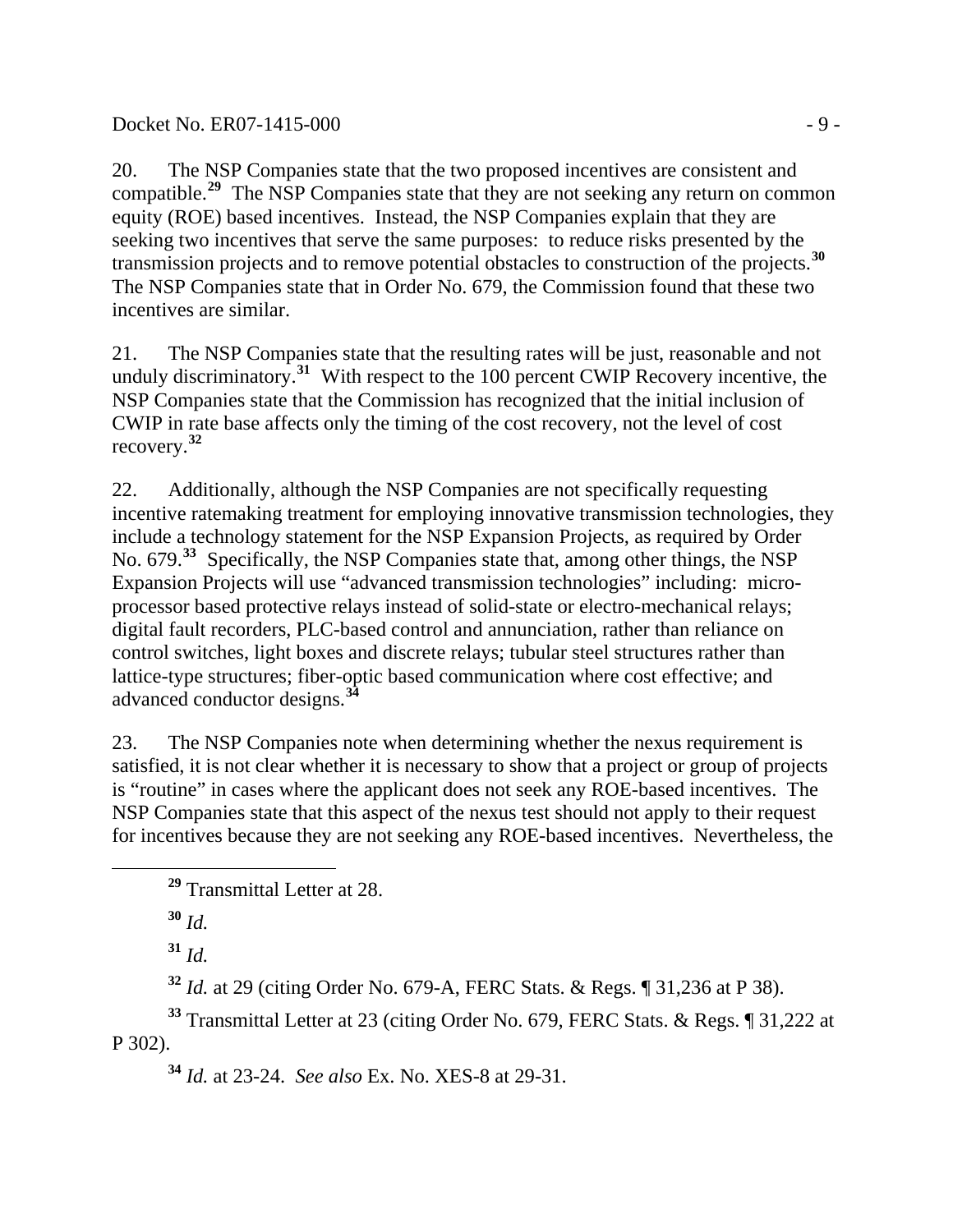#### Docket No. ER07-1415-000 - 10 -

NSP Companies state that the projects are not routine because: (1) the costs of the projects are extraordinary when compared to previous years' transmission expansion budgets;<sup>[35](#page-9-0)</sup> (2) the projects are multi-state in nature;<sup>[36](#page-9-1)</sup> (3) the projects involve joint planning and coordination with several neighboring utilities;**[37](#page-9-2)** (4) the projects are regional projects that have been regionally planned;**[38](#page-9-3)** (5) the projects will increase transmission capacity in order to meet aggressive state renewable energy standards;**[39](#page-9-4)** (6) the projects are the largest transmission infrastructure projects in the upper Midwest in approximately three decades;<sup>[40](#page-9-5)</sup> and (7) the projects will use advanced technologies.<sup>[41](#page-9-6)</sup>

## **D. Proposed Rate Formula Modifications**

24. The NSP Companies propose to implement the Attachment O rate formula using projected test period cost inputs. Under their proposal, the NSP Companies' revenue requirement and rates for transmission service would change each January 1 to reflect their estimated costs for the following calendar year, and these rates would be subject to subsequent true-up, with interest, based on actual costs, as reported in the NSP Companies' FERC Form No. 1. The estimated revenue requirement for the following calendar year would be provided to customers no later than October 1 of each year. The NSP Companies would hold a customer meeting by October 31 of each year to explain those rate formula input projections and cost details.

25. The NSP Companies state that their currently effective generic transmission rate formula in Attachment O designs rates taking effect June 1 of each year based on a company's costs for the preceding calendar year. They state that this lag in cost recovery is problematic during the years in which the NSP Companies are undertaking large transmission capital projects.**[42](#page-9-7)** The NSP Companies contend that the proposed revisions to implement their Attachment O rate formula using projected test period costs would enable the NSP Companies to recover their costs in the same year they are incurred.

- <span id="page-9-2"></span><span id="page-9-1"></span><span id="page-9-0"></span> **<sup>35</sup>** Transmittal Letter at 21. **<sup>36</sup>** *Id.*  **<sup>37</sup>** *Id.*  **<sup>38</sup>** *Id.* at 22-23. **<sup>39</sup>** *Id.* at 23. **<sup>40</sup>** *Id.*
- <span id="page-9-6"></span><span id="page-9-5"></span><span id="page-9-4"></span><span id="page-9-3"></span>**<sup>41</sup>** *Id.* at 23-24.
- <span id="page-9-7"></span>**<sup>42</sup>** *Id.* at 14.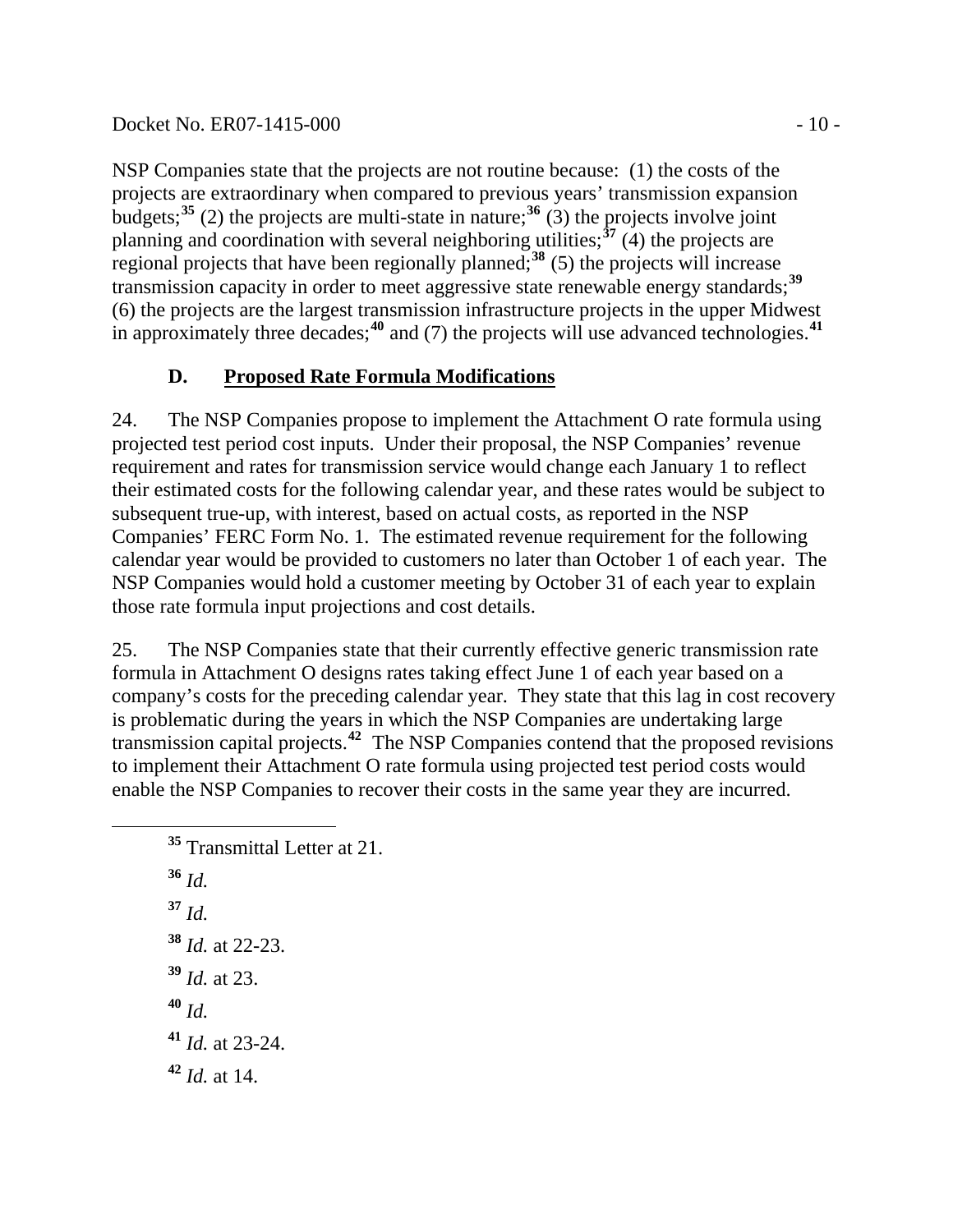#### Docket No. ER07-1415-000 - 11 -

Accordingly, the NSP Companies state, this would improve their cash flow position and promote their ability to carry out their transmission expansion program.**[43](#page-10-0)** The NSP Companies state that the proposed formula modifications to use projected costs with subsequent true-up follow closely revisions to the Attachment O rate formulas of other Midwest ISO transmission owners that the Commission has approved.**[44](#page-10-1)**

26. The NSP Companies also include provisions in their proposed Attachment O rate formula to allow recovery of the two incentive-based rate treatments for the NSP Expansion Projects that they seek under Order No. 679: 100 percent CWIP Recovery and Abandoned Plant Recovery. The NSP Companies state that the Midwest ISO's generic Attachment O rate formula does not contain line items to allow the NSP Companies to recover these two requested incentives, but the proposed forward looking Attachment O rate formula will allow those incentives.**[45](#page-10-2)**

27. The NSP Companies state, however, that they are only seeking approval to add to the rate formula a placeholder in the line items for potential Abandoned Plant Recovery.**[46](#page-10-3)** The NSP Companies state that they will maintain a value of zero for these lines in the rate formula template until the NSP Companies receive Commission approval to recover costs for the Abandoned Plant Recovery incentive through a separate section 205 filing. With respect to 100 percent CWIP Recovery, CWIP associated with each project will only be included in rate base beginning in the month in which a Certificate of Need for the project is granted by the Minnesota Commission.**[47](#page-10-4)**

28. The NSP Companies state that they are not seeking to change the existing Commission-approved ROE of 12.38 percent.**[48](#page-10-5)**

 $\overline{a}$ 

<span id="page-10-2"></span>**<sup>45</sup>** *Id.* at 10.

<span id="page-10-3"></span>**<sup>46</sup>** *Id.*

<span id="page-10-4"></span>**<sup>47</sup>** Ex. No. XES-4 at 13.

<span id="page-10-5"></span>**<sup>48</sup>** Ex. No. XES-1 at 18.

**<sup>43</sup>** *Id.* 

<span id="page-10-1"></span><span id="page-10-0"></span>**<sup>44</sup>** *Id.* at 14-15 (citing *Michigan Elec. Transmission Co.,* 117 FERC ¶ 61,314 (2006), *order on reh'g*, 118 FERC ¶ 61,139, *order on compliance*, 119 FERC ¶ 61,203 (2007) (*Michigan Electric*); *International Transmission Co.,* 116 FERC ¶ 61,036 (2006) (*International Transmission*); *American Transmission Co.,* 97 FERC ¶ 61,139 (2001) (*ATC*)).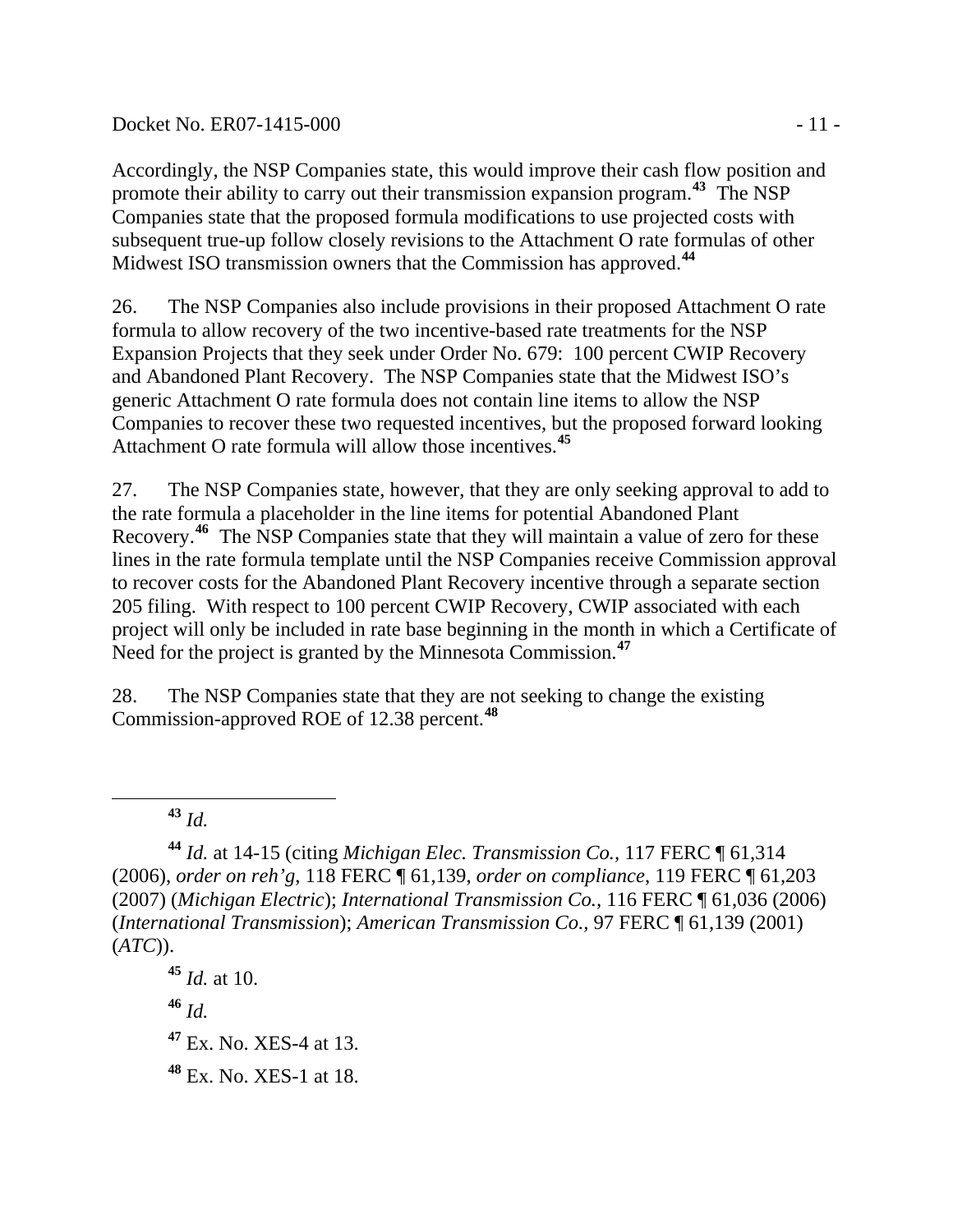#### **II. Notice of the Filing and Responsive Pleadings**

29. Notice of the NSP Companies' filing was published in the *Federal Register*, 72 Fed. Reg. 57,549 (2007), with interventions and protests due on or before October 19, 2007. On October 10, 2007, Central Minnesota Municipal Power Agency (CMMPA) and the Midwest Municipal Transmission Group (MMTG) filed a motion requesting an extension of time to file comments until October 26, 2007, which the Commission granted.

30. Motions to intervene were timely filed by Missouri River Energy Services, Dairyland Power Cooperative, the Midwest Stand-Alone Transmission Companies,**[49](#page-11-0)** Wisconsin Public Power Inc., the Midwest ISO Transmission Owners,**[50](#page-11-1)** and Southern Minnesota Municipal Power Agency. Consumers Energy Company filed a motion to intervene out-of-time.

<span id="page-11-1"></span>**<sup>50</sup>** For purposes of this filing, the Midwest ISO Transmission Owners include: Ameren Services Company, as agent for Union Electric Company d/b/a AmerenUE, Central Illinois Public Service Company d/b/a AmerenCIPS; Central Illinois Light Co. dba AmerenCILCO, and Illinois Power Company d/b/a AmerenIP; Alliant Energy Corporate Services, Inc. on behalf of its operating company affiliate Interstate Power and Light Company (f/k/a IES Utilities Inc. and Interstate Power Company); American Transmission Systems, Incorporated, a subsidiary of FirstEnergy Corp.; City of Columbia Water and Light Department; City Water, Light & Power; Duke Energy Shared Services for Duke Energy Ohio, Inc., Duke Energy Indiana, Inc., and Duke Energy Kentucky, Inc.; Great River Energy; Hoosier Energy Rural Electric Cooperative, Inc.; Indiana Municipal Power Agency; Indianapolis Power & Light Company; Michigan Public Power Agency; Minnesota Power (and its subsidiary Superior Water, L&P); Montana-Dakota Utilities Co.; Northern Indiana Public Service Company; Northwestern Wisconsin Electric Company; Otter Tail Power Company; Southern Illinois Power Cooperative; Southern Indiana Gas & Electric Company (d/b/a Vectren Energy Delivery of Indiana); Southern Minnesota Municipal Power Agency; Wabash Valley Power Association, Inc.; and Wolverine Power Supply Cooperative, Inc.

<span id="page-11-0"></span>**<sup>49</sup>** For purposes of this filing, the Midwest Stand Alone Transmission Companies include American Transmission Company LLC (ATCLLC), International Transmission Company (International Transmission), and Michigan Electric Transmission Company, LLC (Michigan Electric).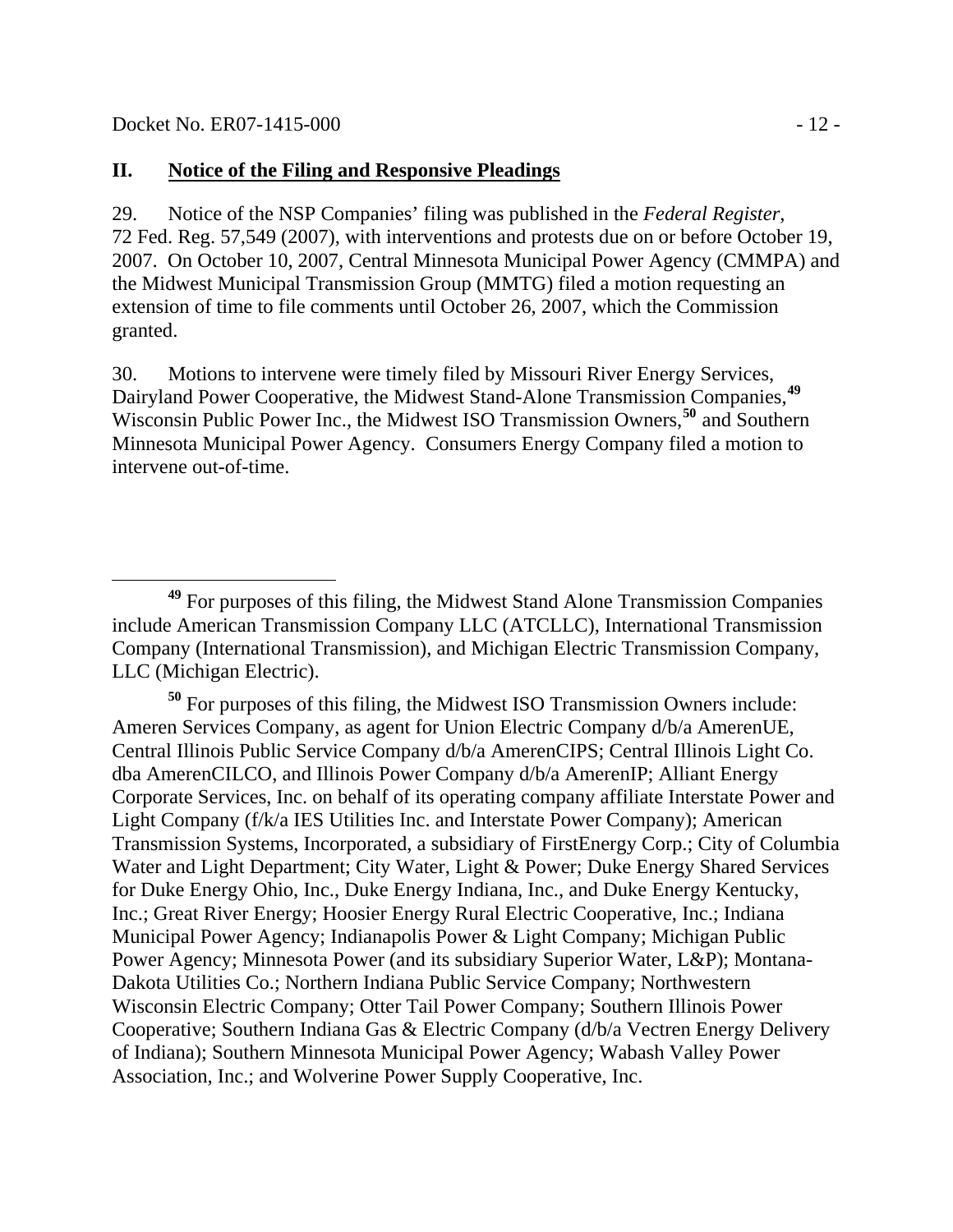Docket No. ER07-1415-000 - 13 -

31. Minnesota Municipal Power Agency filed a motion to intervene and protest. The Municipal Intervenors**[51](#page-12-0)** filed a motion to intervene and comments. CMMPA and MMTG filed a motion to intervene and comments in support of the NSP Companies' proposal and a request for a declaratory order seeking authorization for incentive rate treatment for certain of their own transmission projects in their Attachment O rate formulas under the Midwest ISO TEMT.

32. On November 5, 2007, Xcel, on behalf of the NSP Companies, filed a motion for leave to intervene and answer.

33. On November 13, 2007 the Municipal Intervenors filed a response to Xcel's motion for leave to intervene and answer.**[52](#page-12-1)**

34. Otter Tail Power Company (Otter Tail) filed a motion for extension of time to respond to CMMPA/MMTG's request for declaratory order. Otter Tail requests that the Commission grant an extension of time to December 3, 2007, or, in the alternative, that the Commission sever CMMPA/MMTG's request from this proceeding.

35. Great River Energy filed comments in support of Otter Tail's motion for extension of time. CMMPA/MMTG filed a motion for leave to answer and answer to Otter Tail's motion and Great River Energy's comment. Otter Tail and CMMPA/MMTG filed a motion for extension of time. NSP Companies filed a response to Otter Tail and CMMPA/MMTG's motion for extension of time. CMMPA/MMTG filed corrections to testimony attached to its motion to intervene and comments and request for declaratory order.

## **A. Comments**

36. CMMPA and MMTG state that they support the NSP Companies' proposals and that the requested incentives are limited and tailored to support major transmission construction that is required to improve reliability and to relieve congestion in the region. CMMPA and MMTG also state that they are 3 percent co-owners of the Twin Cities-Brookings County project. As co-owners, CMMPA and MMTG seek similar rate formula and incentive rate treatment that is requested by the NSP Companies for the

<span id="page-12-0"></span>**<sup>51</sup>** For purposes of this filing, Municipal Intervenors include the following cities and villages: Bangor, Cadott, Cornell, Medford, Rice Lake, and Spooner, Wisconsin.

<span id="page-12-1"></span>**<sup>52</sup>** The City of Barron, since their first comment, was added as part of the Municipal Intervenors.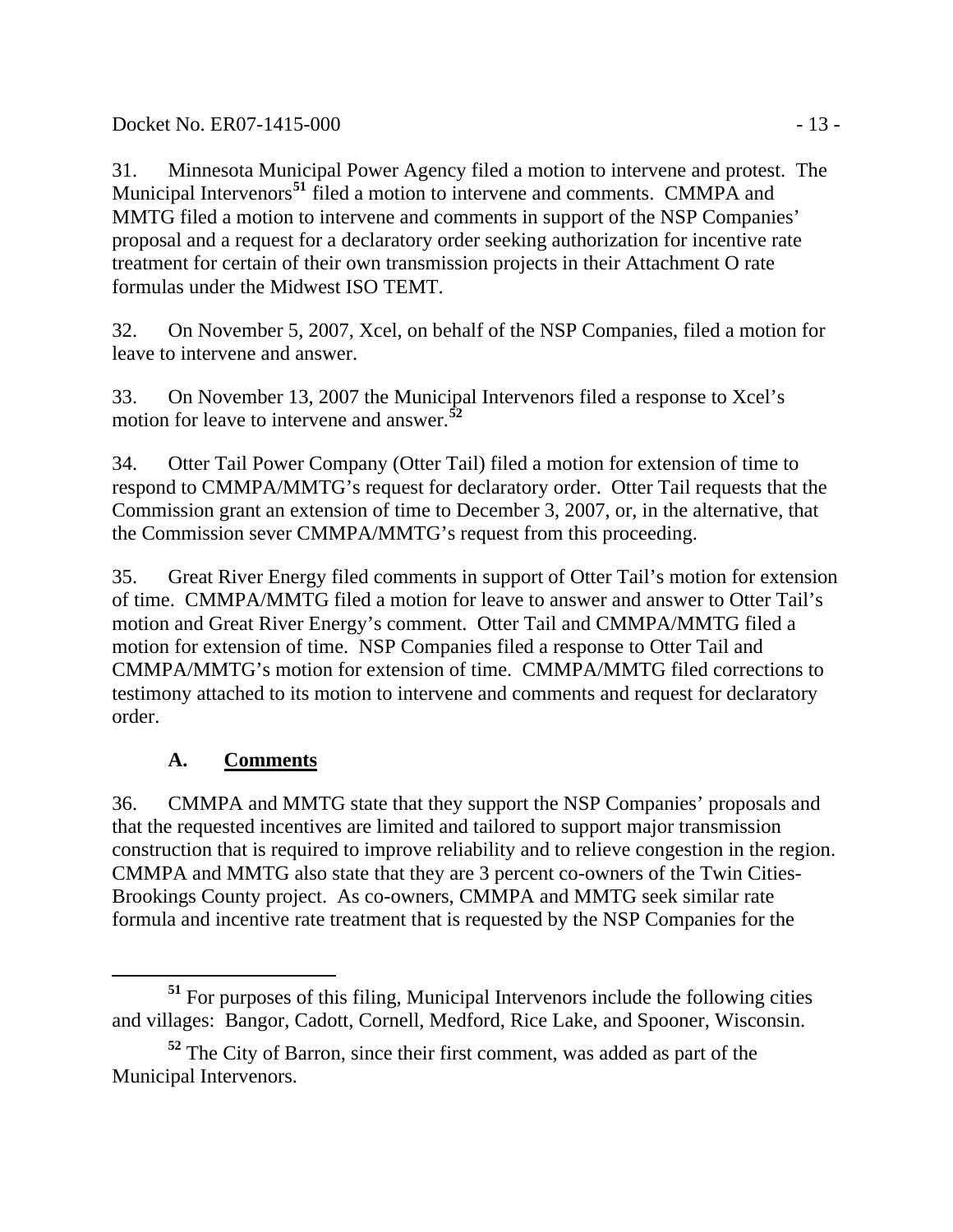### Docket No. ER07-1415-000 - 14 -

reasons given by the NSP Companies in their filing, to establish CMMPA's and MMTG's revenue requirements and rates under the Midwest ISO TEMT. They also seek this rate treatment for other similar projects.

37. Municipal Intervenors state that they are concerned that the NSP Companies' proposal to use projected test year cost inputs does not provide for adequate review procedures. Municipal Intervenors note that the NSP Companies propose to provide their customers with information on their annual updates to the Attachment O rate formula, and that the NSP Companies state they will hold a customer meeting to discuss the calculations by October 31 of each year to answer questions. However, Municipal Intervenors contend that it is not yet clear whether these procedures will provide for a sufficiently detailed information exchange between the NSP Companies and their customers, or for adequate time and procedures for follow-up questioning and informal discovery. Municipal Intervenors argue that in the event that errors are made in the NSP Companies' implementation of formula inputs, there appears to be no mechanism for ensuring that corrections can be made. Municipal Intervenors propose that the Commission establish informal settlement proceedings so that the NSP Companies and their customers can develop adequate procedures for information exchange and review.

38. MMPA argues that the NSP Companies' proposal to true-up budgeted transmission costs to actual transmission costs provides a guarantee of cost recovery even though the FPA provides for a regulated utility to "be allowed a reasonable opportunity to recover its expenses, including a fair and reasonable return on investment."<sup>[53](#page-13-0)</sup> MMPA contends that the NSP Companies' true-up proposal eliminates the risk of under-recovery of costs due to weather abnormalities and reduced loads due to business cycle changes. Additionally, MMPA argues that the NSP Companies' request for a 100 percent return on their CWIP once a Certificate of Need has been issued for a project, will increase cash flows and reduce business risk for the NSP Companies.**[54](#page-13-1)** MMPA argues that the NSP Companies' proposal changes the basic regulatory paradigm by reducing business risk without changing the allowed ROE. MMPA argues that allowing the NSP Companies to add the proposed true-up mechanism and incentive rate treatment to their rate formula without reducing their ROE to properly reflect the greatly reduced business risk will result in unjust and unreasonable transmission rates.

39. MMPA also argues that the NSP Companies' existing 12.38 percent ROE was established in a prior filing where there were no risk reducing true-ups for costs and

<span id="page-13-1"></span><span id="page-13-0"></span>

**<sup>53</sup>** MMPA's Protest at 4.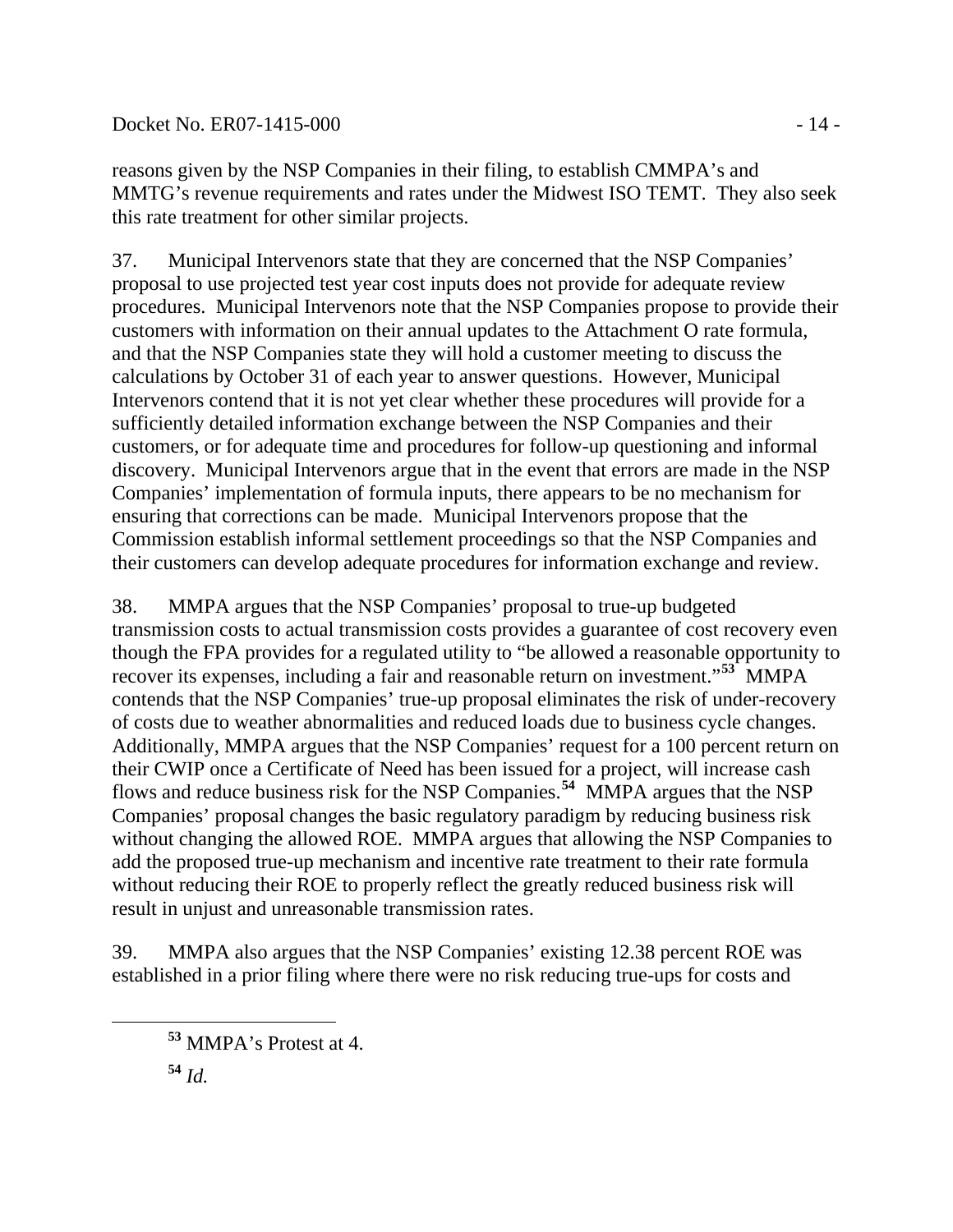#### Docket No. ER07-1415-000 - 15 -

billing determinants. MMPA contends that allowing the NSP Companies to add the proposed true-up mechanisms to their rate formula without reducing their ROE to properly reflect the greatly reduced business risk will result in unjust and unreasonable transmission rates. Additionally, MMPA argues that the NSP Companies' request for a 100 percent return on their CWIP once a Certificate of Need has been issued for a project, will increase cash flows and reduce business risk for the NSP Companies.

40. MMPA also argues that the NSP Companies' proposal to continue to use the 12.38 percent ROE currently authorized for all Midwest ISO transmission owners places MMPA in a "price squeeze." According to MMPA, Xcel recently completed a retail rate increase filing in Minnesota state proceedings in which the Minnesota Commission allowed a 10.54 percent ROE and a 8.81 percent weighted after-tax cost of capital.**[55](#page-14-0)** If the Commission approves the amended Attachment O rate formula as the NSP Companies' request, the rate formula would yield a 12.38 percent cost of common equity and a 9.92 percent after-tax weighted cost of capital. MMPA argues that there would be a difference of 101 basis points on an after tax basis. MMPA believes that the difference in the NSP Companies' rates of return between the bundled retail rate and wholesale transmission rate will produce a significantly lower cost of transmission for the NSP Companies' retail customers compared to the rates paid by MMPA members. This effect, according to MMPA, places MMPA at a competitive disadvantage by putting it in a price squeeze and violates the Commission's Order No. 888 "comparability standard,<sup>5[56](#page-14-1)</sup> which requires the transmission provider to offer third parties access to transmission on the same or comparable basis, and under the same or comparable terms and conditions, as the transmission provider's use of its system.

### **B. The NSP Companies' Answer**

41. The NSP Companies state that none of the comments filed in the proceeding raise any reason for rejecting, modifying, suspending or setting for hearing their filing.

**<sup>55</sup>** *Id.* at 5.

<span id="page-14-1"></span><span id="page-14-0"></span>**<sup>56</sup>** *Promoting Wholesale Competition Through Open Access Non-Discriminatory Transmission Services by Public Utilities; Recovery of Stranded Costs by Public Utilities and Transmitting Utilities*, Order No. 888, FERC Stats. & Regs. ¶ 31,036 (1996), *order on reh'g*, Order No. 888-A, FERC Stats. & Regs. ¶ 31,048, *order on reh'g*, Order No. 888-B, 81 FERC ¶ 61,248 (1997), *order on reh'g*, Order No. 888-C, 82 FERC ¶ 61,046 (1998), *aff'd in relevant part sub nom. Transmission Access Policy Study Group v. FERC*, 225 F.3d 667 (D.C. Cir. 2000), *aff'd sub nom. New York v. FERC*, 535 U.S. 1 (2002).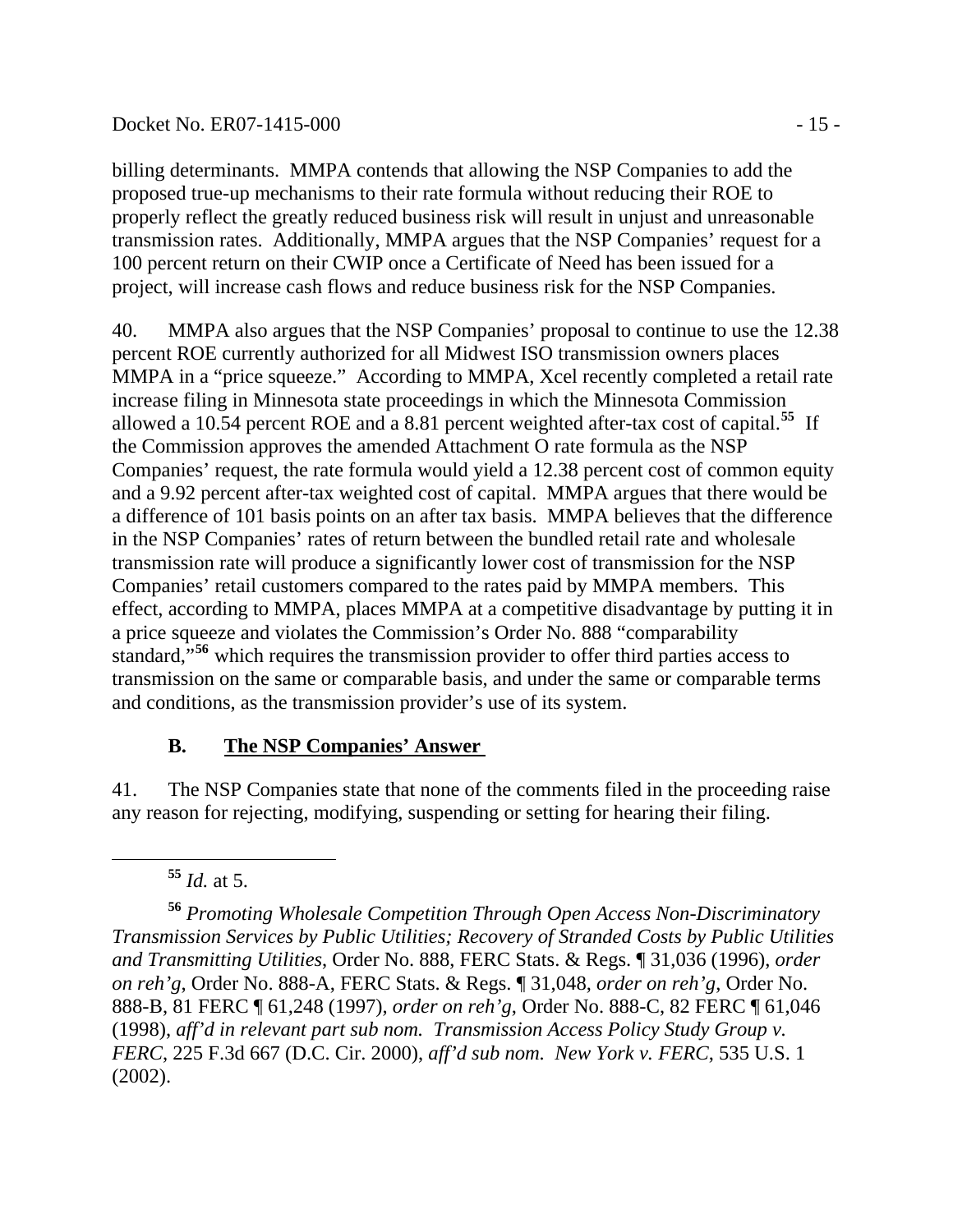42. With respect to CMMPA/MMTG's answer and request for declaratory order, the NSP Companies state that while they appreciate the support of CMMPA/MMTG concerning the NSP Companies' filing, they note that the request for declaratory order was submitted by CMMPA/MMTG alone, and neither Xcel nor the NSP Companies solicited CMMPA/MMTG's filing, nor did they participate in the preparation of it or review it. Further, they do not take a position on the merits of CMMPA/MMTG's filing or the requests contained therein at this time. The NSP Companies state in the event that the Commission finds that CMMPA/MMTG's request may prejudice or adversely impact the NSP Companies' request that its filing be accepted without suspension or hearing and with an effective date of January 1, 2008, or may result in an unduly complicated record or proceeding, the Commission should sever CMMPA/MMTG's request for a declaratory order and consider it in a separate docket that is not linked to this proceeding.

43. The NSP Companies dispute the Municipal Intervenors' assertions that the NSP Companies' procedures for customer review of the annual rate estimates are not sufficiently detailed and provide no mechanism for ensuring that corrections can be made. The NSP Companies state that the Municipal Intervenors have failed to justify their request that the Commission initiate informal settlement proceedings. The NSP Companies state that the customer review and information procedures proposed in their filing are similar to and were modeled after customer review and information procedures that the Commission approved in *Michigan Electric* and *International Transmission*. The NSP Companies state that the Municipal Intervenors do not explain why the procedures proposed by the NSP Companies are not sufficiently detailed. They state that the NSP Companies have already used the customer review and information procedures for the estimates that are proposed to take effect on January 1, 2008. The NSP Companies state that they held a customer meeting on October 11, 2007, to discuss the 2008 estimated costs and that the NSP Companies were able to answer all of the customers' questions regarding the 2008 estimates. The NSP Companies further state that a representative from the Municipal Intervenors was in attendance. For these reasons, the NSP Companies state that the Municipal Intervenors' request for informational settlement discussion to discuss these procedures is unsupported and would appear to serve no useful purpose.

44. The NSP Companies argue that the MMPA's arguments are inadequately supported and without merit. They argue that MMPA's objection to the proposed true-up mechanism is contrary to Commission precedent and that the Commission has accepted virtually identical true-up mechanisms for Michigan Electric and International Transmission, two other Midwest ISO transmission owners. The NSP Companies also state that while MMPA claims that the proposed true-up mechanism "provides a guarantee of recovery" and "eliminates the risk of under-recovery" MMPA fails to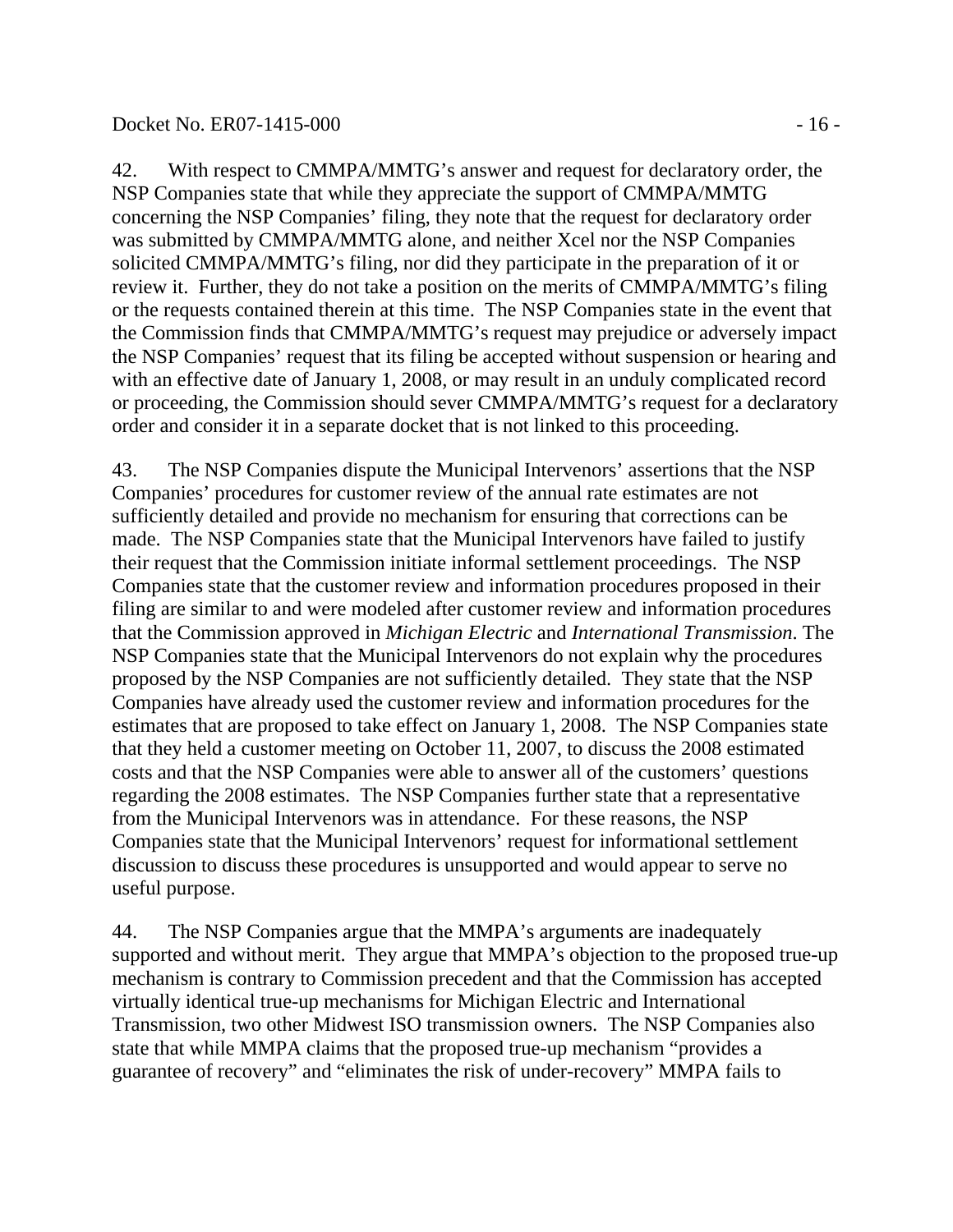Docket No. ER07-1415-000 - 17 -

acknowledge that it will also assure that the NSP Companies cannot over-recover from their customers because any deviation between estimates and the actual cost will be corrected with interest through the true-up.

45. The NSP Companies state that MMPA's claim that the Commission should lower the NSP Companies' existing ROE due to alleged changes in business risk is wholly unsupported. The NSP Companies state that in their filing they proposed no change to their currently approved ROE contained in the NSP Companies' existing rate formula and that when a party seeks to alter aspects of utility rate structure that the utility did not propose to change under section 205 of the FPA, that party must meet its burden of proof under section 206 of the FPA. The NSP Companies further state that if MMPA wants the Commission to lower the NSP Companies' existing ROE, it has the burden to prove that the existing ROE is unjust and unreasonable. But, the NSP Companies contend, MMPA provides no testimony and no analysis that might demonstrate that the existing ROE has become unjust and unreasonable, and MMPA's "bald allegations" are insufficient to support a contention that an existing rate has become unjust and unreasonable.**[57](#page-16-0)**

46. The NSP Companies state that MMPA's contention that the difference between the NSP Companies' Commission-approved ROE and state-approved ROE violates the "comparability" principle is unsupported and contrary to Commission precedent. The NSP Companies state that MMPA conducts no analysis to show that the rates for retail customers are not comparable, other than pointing to a single element of the rate structure in a single state, Minnesota. Further, the NSP Companies state, MMPA cites no case where the Commission has held that a different retail and wholesale ROE violates the comparability principle. The NSP Companies state that it is well-settled that the Commission has exclusive jurisdiction over wholesale rates and is not obligated to rely on rates set by the states.

47. The NSP Companies state that MMPA's assertions that the difference between the Commission-approved and state-approved ROEs results in an anticompetitive "price squeeze" is unsupported and without merit. The NSP Companies state that under the Commission's regulations, a party arguing that there is a "price squeeze" must make a *prima facie* showing that an unlawful price squeeze exists. The NSP Companies state that MMPA's protest does not attempt to make a *prima facie* showing of the existence of

<span id="page-16-0"></span> $\overline{a}$ **<sup>57</sup>** The NSP Companies further state that the Commission rejected virtually identical claims in *Michigan Electric* and *International Transmission*, where the Commission stated that such assertions regarding changes in the transmission owner's business risk profile were "too general and unsupported" to warrant a section 206 investigation.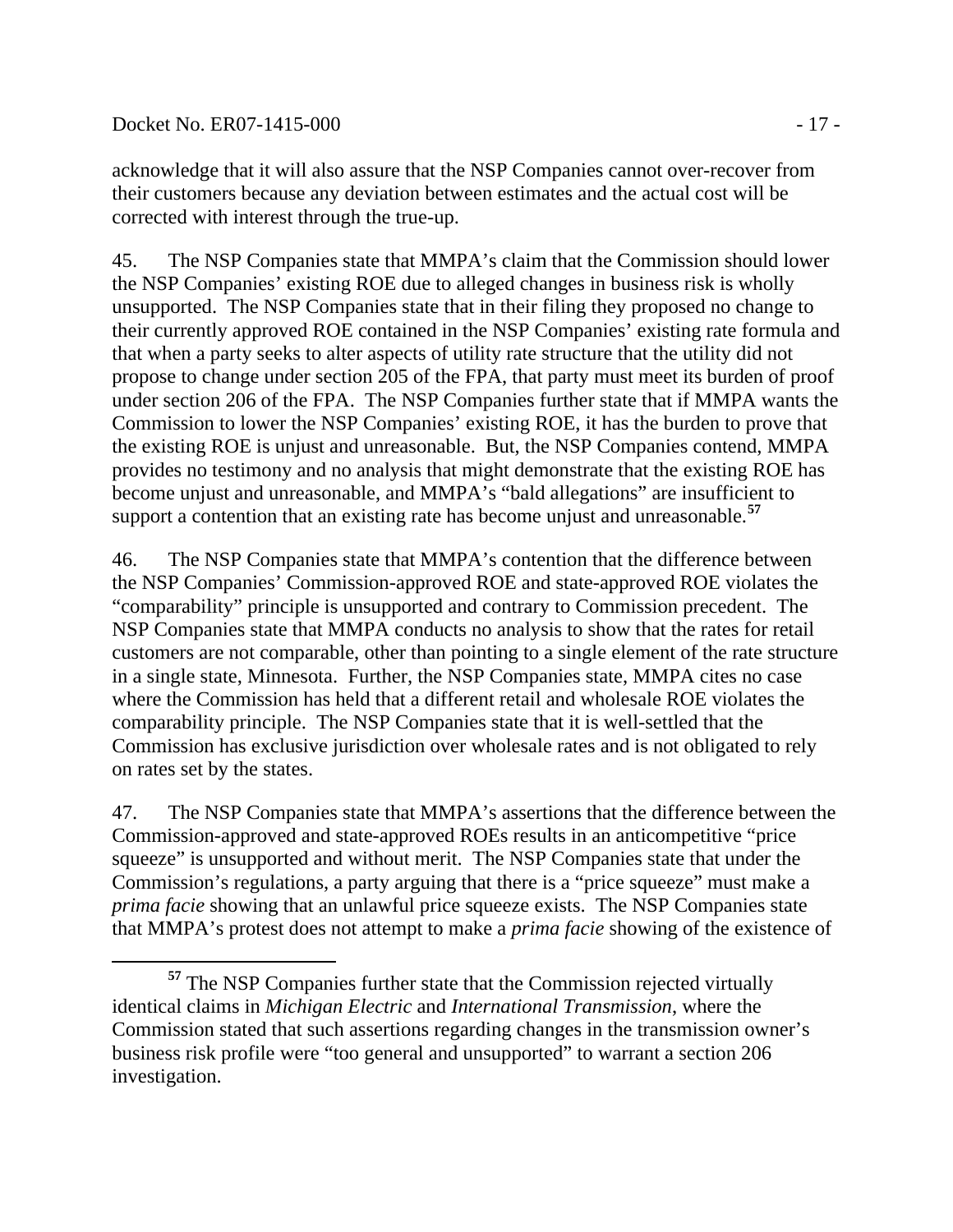an unlawful price squeeze and, under well-settled precedent, the Commission will dismiss price squeeze allegations where the alleging party fails to make a *prima facie* showing.

# **C. Municipal Intervenors' Response**

48. The Municipal Intervenors state that the NSP Companies overstate the holdings of the Commission in *Michigan Electric* and *International Transmission*. They state that neither *Michigan Electric* or *International Transmission* clearly identify the scope of the information or the level of detail that must be provided to interested parties regarding the implementation of the Attachment O rate formula. Additionally, the Municipal Intervenors state, in *Michigan Electric* and *International Transmission*, the Commission approved the submission of projected revenue requirements and estimated data 60 days in advance of the proposed customer meeting to discuss the calculation - not the 30 days advance distribution proposed by the NSP Companies and not the distribution 13 days in advance of the customer meeting this year to discuss the 2008 estimates. The Municipal Intervenors further state that just because the NSP Companies answered customers' questions regarding the 2008 estimates, does not mean that the review protocol could not be improved through informal settlement proceedings nor does the availability of the complaint procedure under section 206 of the FPA make informal settlement proceedings requested by the Municipal Intervenors a needless exercise. They further state that inviting informal settlement proceedings is a way to avoid costly and time-consuming litigation and, moreover, the Municipal Intervenors' request keeps the onus on the NSP Companies to maintain transparency and carry the burden of implementing just and reasonable rate formula adjustments.

## **III. Discussion**

# **A. Procedural Matters**

49. Pursuant to Rule 214 of the Commission's Rules of Practice and Procedure,**[58](#page-17-0)** the timely, unopposed motions to intervene serve to make the entities that filed them parties to this proceeding. In addition, we will grant the unopposed, late intervention of Consumers Energy Company in view of the early stage of the proceeding and the absence of undue prejudice or delay.

<span id="page-17-0"></span>**<sup>58</sup>** 18 C.F.R. § 385.214 (2007).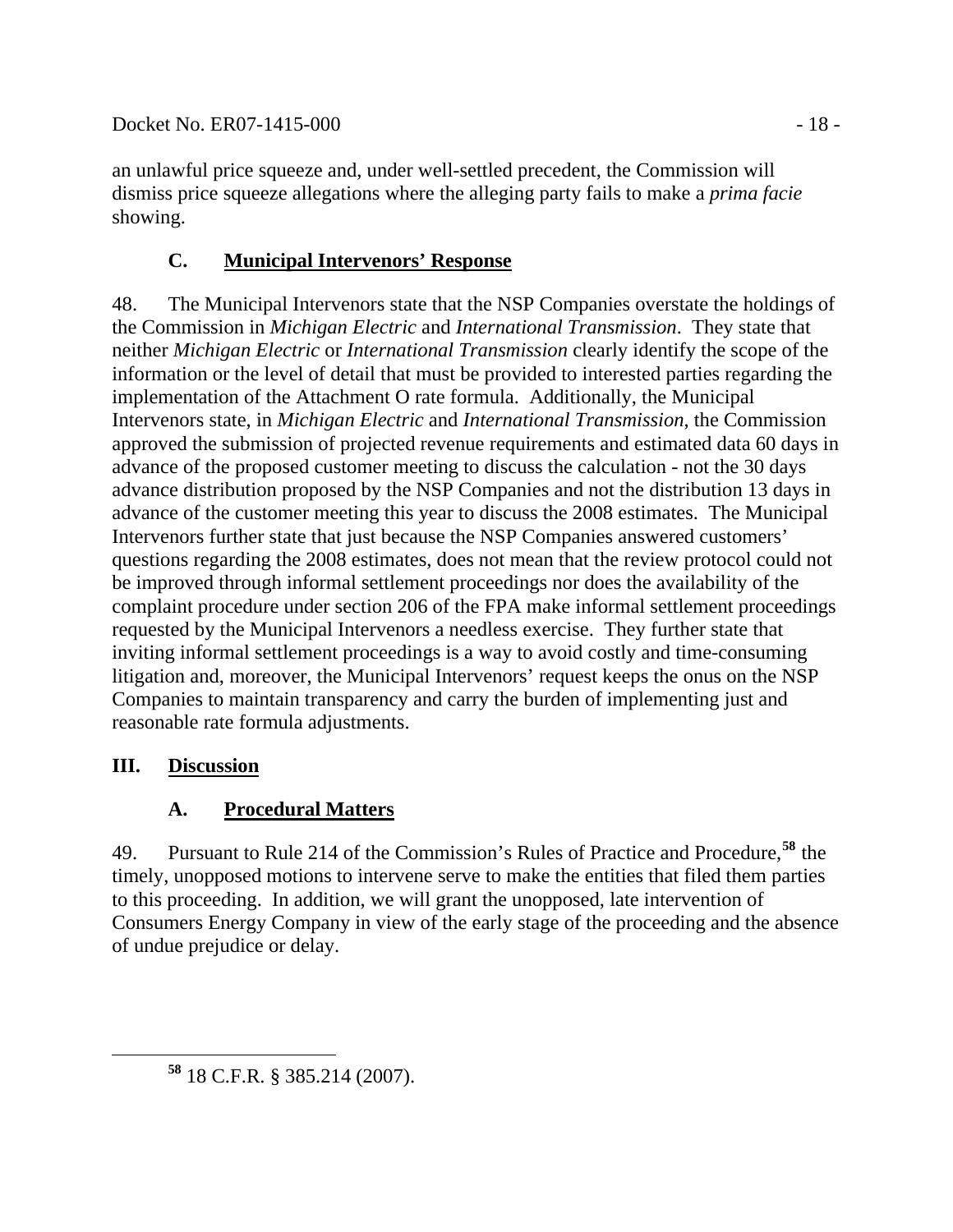### Docket No. ER07-1415-000 - 19 -

50. Rule 213(a) of the Commission' Rules of Practice and Procedure**[59](#page-18-0)** prohibits an answer to a protest, unless otherwise permitted by the decisional authority. We will accept the NSP Companies' answer and Municipal Intervenors' response because they have provided information that assisted us in our decision-making process.

51. As discussed below, we will deny CMMPA/MMTG's request for declaratory order without prejudice. Therefore, we will also deny Otter Tail's motion for extension of time, and reject Great River Energy's comments in support of that motion, CMMPA/MMTG's answer, Otter Tail and CMMPA/MMTG's motion for extension of time, NSP Companies' response, and CMMPA/MMTG's corrections to its motion to intervene and comments and request for declaratory order.

## **B. Incentives**

## **1. Section 219 Requirements**

52. In the Energy Policy Act of 2005 (EPAct 2005), Congress addressed the allowance of incentive-based rate treatments for new transmission construction.**[60](#page-18-1)** Specifically, section 1241 of the EPAct 2005 added a new section 219 to the FPA directing the Commission to establish, by rule, incentive-based (including performancebased) rate treatments. The Commission issued Order No. 679, which set forth processes by which a public utility could seek transmission rate incentives pursuant to section 219, including the incentives requested here by the NSP Companies.

53. The NSP Companies submit that the NSP Expansion Projects qualify for a rebuttable presumption that they meet the requirements of FPA section 219 if a Certificate of Need for the projects is granted by the Minnesota Commission for each of these projects. As stated above, Order No. 679, as modified by Order No. 679-A, provides that a rebuttable presumption can be applied to a transmission project that results from a fair and open regional planning process or one that has received construction approval from the appropriate state authority, if the process requires that a project ensures reliability or reduces the cost of delivered power by reducing congestion.**[61](#page-18-2)** In this case, the NSP Companies have not yet received a Certificate of Need from the Minnesota Commission for each of the projects. In Order No. 679, the Commission indicated that it would consider a request for incentive treatment for a

<span id="page-18-0"></span>**<sup>59</sup>** *Id.* § 385.213(a)(2).

<span id="page-18-1"></span>**<sup>60</sup>** *See* Pub L. No. 109-58, 119 Stat 594, 961 (2005).

<span id="page-18-2"></span>**<sup>61</sup>** 18 C.F.R. § 35.35(i) (2007).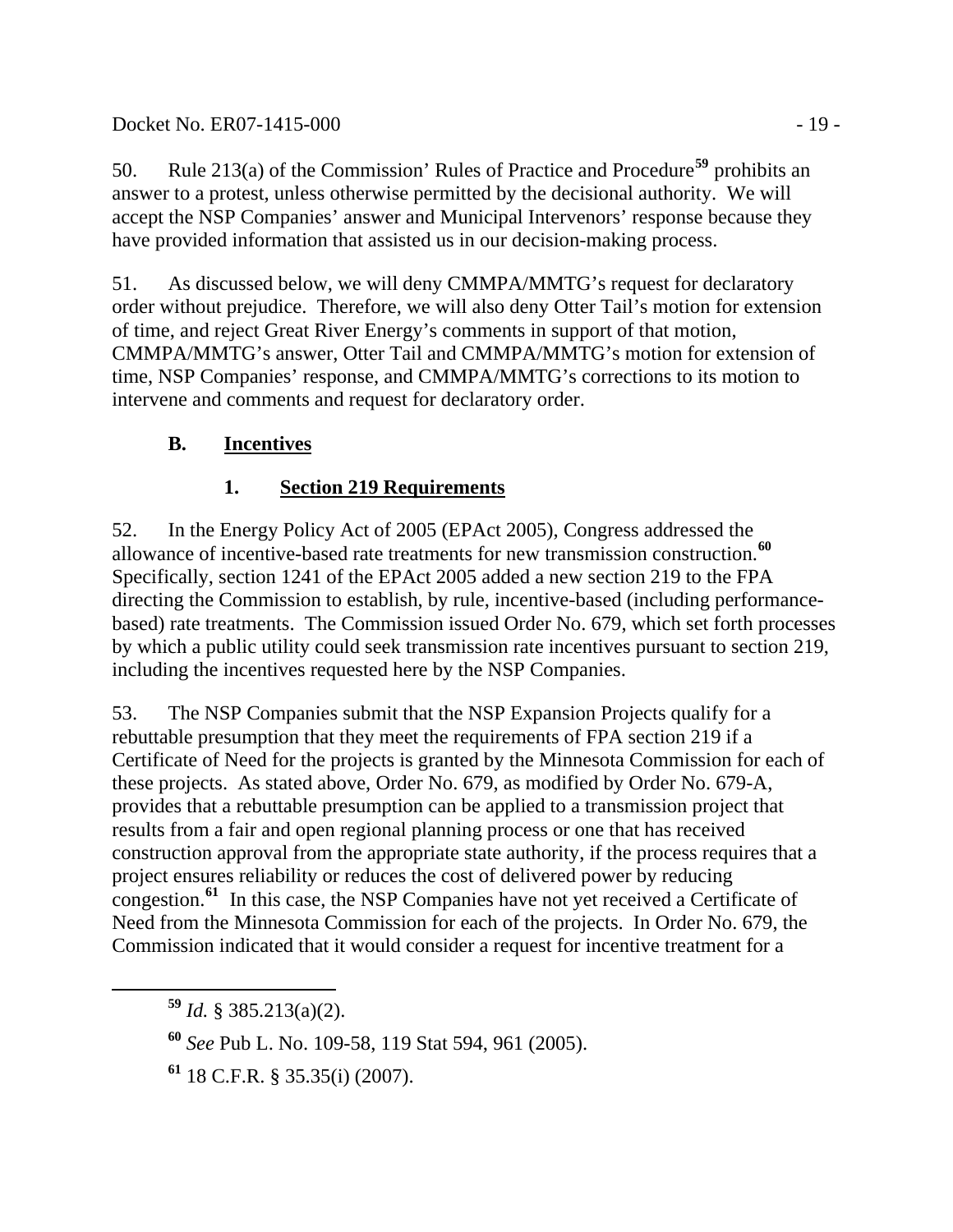project which is still undergoing consideration in a regional planning process, but may make any requested rate treatment contingent upon the project being approved under the regional planning process.**[62](#page-19-0)** We find that it is appropriate to consider projects undergoing the state approval process in the same way because the regional planning and state approval processes are similarly treated in applying a rebuttable presumption under Order Nos. 679 and 679-A. The NSP Companies' proposal is consistent with this approach in that the incentives will not be included in rates until a Certificate of Need is received from the Minnesota Commission. In addition, the NSP Companies have demonstrated that the Minnesota Commission considers whether the project ensures reliability or reduces congestion costs in evaluating an application for a Certificate of Need. Therefore, we find that the NSP Expansion Projects qualify for a rebuttable presumption that they meet the requirements of FPA section 219 if they receive a Certificate of Need from the Minnesota Commission.

## **2. The Nexus Requirement**

54. In addition to satisfying the section 219 requirement, an applicant for an incentive rate must show that there is a nexus between the incentive sought and the investment being made. The Commission stated that in evaluating whether an applicant has satisfied the required nexus test, the Commission will examine the total package of incentives being sought, the interrelationship between any incentives, and how any requested incentives address the risks and challenges faced by the project.**[63](#page-19-1)** Applicants must provide sufficient explanation and support to allow the Commission to evaluate the incentives. In addition, the Commission has clarified that it retains the discretion to grant incentives that promote particular policy objectives unrelated to whether or not a project presents specific economic risks or challenges.**[64](#page-19-2)**

55. In Order No. 679-A, the Commission clarified that its nexus test is met when an applicant demonstrates that the total package of incentives requested is "tailored to address the demonstrable risks or challenges faced by the applicant."**[65](#page-19-3)** By its terms, this nexus test is fact-specific and requires the Commission to review each application on a

<span id="page-19-3"></span>**<sup>65</sup>** *Id.* P 40.

**<sup>62</sup>** Order No. 679, FERC Stats. & Regs. ¶ 31,222 at n.39.

<span id="page-19-2"></span><span id="page-19-1"></span><span id="page-19-0"></span>**<sup>63</sup>** 18 C.F.R. § 35.35(d); Order No. 679, FERC Stats. & Regs. ¶ 31,222 at P 26. *See also* Order No. 679-A, FERC Stats. & Regs. ¶ 31,236 at P 21 ("By this we mean that the incentive(s) sought must be tailored to address the demonstrable risks and challenges faced by the applicant in undertaking the project.").

**<sup>64</sup>** Order No. 679-A, FERC Stats. & Regs. ¶ 31,236 at n.37.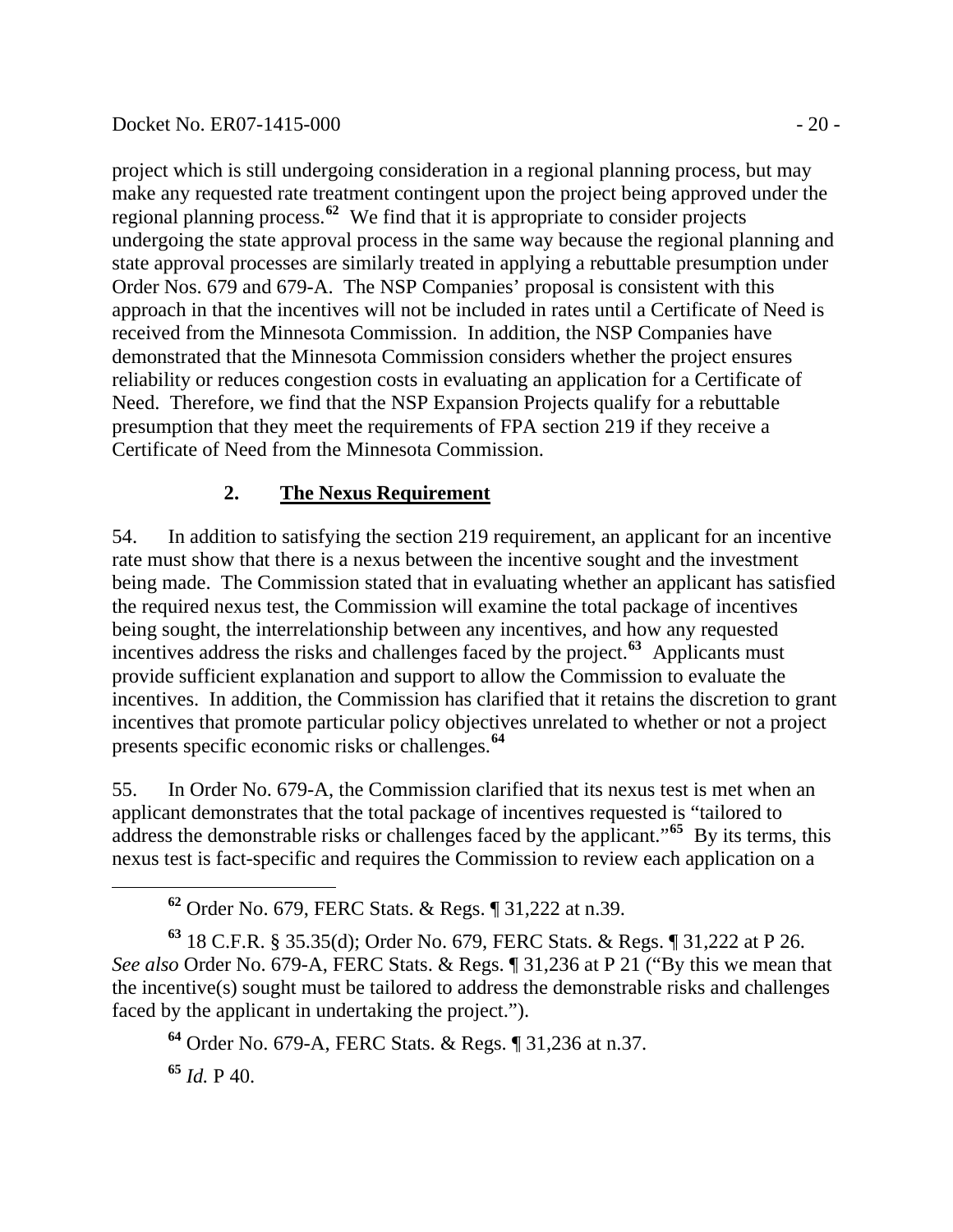case-by-case basis. Notably, the Commission chose not to adopt a list of criteria or characteristics that must be met by every applicant before an incentive would be approved. The Commission recognized that it would be impossible to identify every conceivable challenge or risk faced by an applicant, or to develop *a priori* a menu of incentives that would or would not be appropriate given a particular set of risks and challenges. Furthermore, the Commission stated that it would "look favorably on an incentive request that includes public power joint ownership."**[66](#page-20-0)**

56. We find that the NSP Companies have demonstrated that the NSP Expansion Projects are not routine construction projects and present special risks. As discussed below, we find that each incentive sought by the NSP Companies is designed to address a distinct set of the risks associated with the NSP Expansion Projects. Thus, we find that the total package of incentives is reasonable.

# **i. 100 Percent CWIP Recovery**

57. In Order No. 679, the Commission established a policy that allows utilities to include, where appropriate, 100 percent of prudently-incurred transmission-related CWIP in rate base.**[67](#page-20-1)** It noted that this rate treatment will further the goals of section 219 by providing up-front regulatory certainty, rate stability, and improved cash flow for applicants, thereby reducing the pressures on their finances caused by investing in transmission projects.**[68](#page-20-2)** As discussed below, we find that the NSP Companies have shown a nexus between the proposed CWIP incentive and their investment in the NSP Expansion Projects.

58. Consistent with Order No. 679, we find that authorizing 100 percent of CWIP treatment for the NSP Expansion Projects would enhance the NSP Companies' cash flow, reduce interest expense, assist the NSP Companies with financing, and improve the NSP Companies' coverage ratios used by rating agencies to determine credit quality by replacing non-cash Allowance for Funds Used During Construction (AFUDC) with cash earnings. This, in turn, will reduce the risk of a down-grade in the NSP Companies' corporate credit and debt ratings.

<span id="page-20-0"></span>59. The NSP Companies demonstrate that due to the size and the scope of the proposed projects, there is an increased risk to their credit rating. The NSP Companies

<span id="page-20-2"></span>**<sup>68</sup>** *Id.* P 115.

**<sup>66</sup>** Order No. 679-A, FERC Stats. & Regs. ¶ 31,245 at P 102.

<span id="page-20-1"></span>**<sup>67</sup>** Order No. 679, FERC Stats. & Regs. ¶ 31,222 at P 29, 117.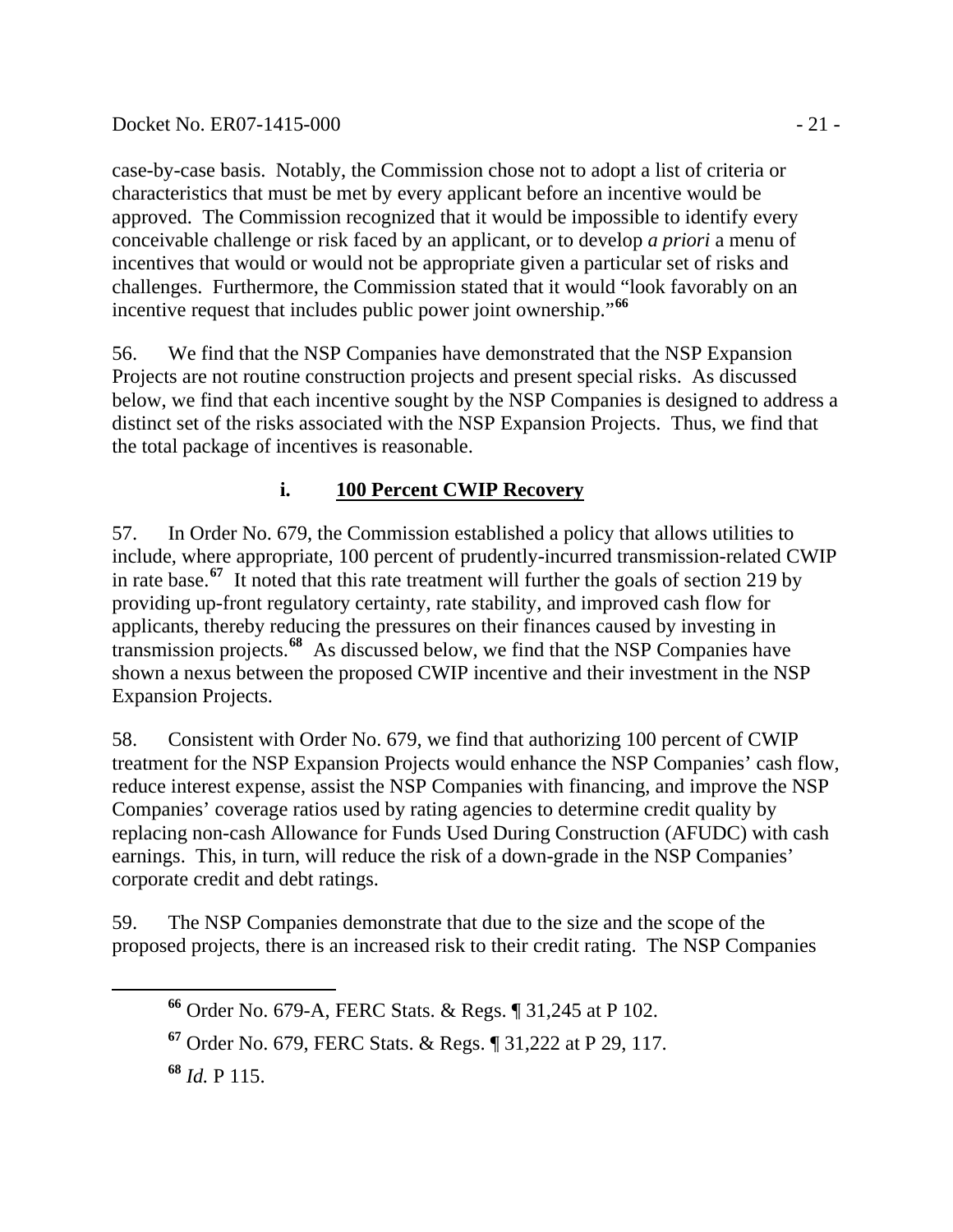#### Docket No. ER07-1415-000 - 22 -

demonstrate that the NSP Expansion Projects have considerably long lead times, with final in-service dates largely occurring in 2012 or later, and that the overall magnitude of investment in the projects is significant (\$1 billion, compared to the NSP Companies' current net investment in transmission plant of \$925 million). These factors are comparable to those that the Commission has taken into consideration in authorizing CWIP in rate base for other utilities.

60. The increased cash flow from the CWIP incentive is used in calculating a utility's coverage ratio,**[69](#page-21-0)** a ratio that Standard and Poor's considers in deciding what credit rating to give a utility.**[70](#page-21-1)** NSP Minnesota's corporate credit rating is BBB, two notches above non-investment grade, and its senior unsecured debt rating is BBB-, the lowest investment rating. Without CWIP in rate base, the NSP Companies state that they will have negative cash flows, with a converse increase in interest expenses from debt and a potential negative impact to their credit rating and ability to procure debt at a low cost.**[71](#page-21-2)** The NSP Companies provide information showing the correlation between corporate credit ratings and short-term credit ratings. This data shows that a down-grade in NSP Minnesota's corporate credit rating by one notch to BBB- would likely lead to a downgrade in its commercial paper rating from A-2 to A-3. Such a downgrade would limit NSP Minnesota's access to the low cost commercial paper market because money market funds, which are the primary investors in commercial paper, are restricted by the Securities and Exchange Commission from buying commercial paper rated below A-2.

61. For the reasons discussed above, the Commission finds that the NSP Companies should be granted the 100 percent CWIP Recovery incentive for the NSP Expansion Projects upon their receipt of a Certificate of Need from the Minnesota Commission.

### **ii. Abandoned Plant Recovery**

62. In Order No. 679, the Commission found that abandoned plant recovery is an effective means to encourage transmission development by reducing the risk of nonrecovery of costs.**[72](#page-21-3)** We will grant the NSP Companies' request for recovery of 100 percent of prudently-incurred costs associated with abandonment of NSP Expansion

**<sup>69</sup>** A coverage ratio is a measurement of a utility's ability to repay debt obligations.

<span id="page-21-1"></span><span id="page-21-0"></span>**<sup>70</sup>** *See* Standard and Poor's Encyclopedia of Analytical Adjustments for Corporate Entities, pub. July 9, 2007, [www.standardandpoors.com/ratingsdirect.](http://www.standardandpoors.com/ratingsdirect)

<span id="page-21-3"></span><span id="page-21-2"></span>**<sup>71</sup>** The NSP Companies compare the cash flow impacts of CWIP in rate base to revenues without the incentive. *See* Ex. XES-18 at 2, lines 25-44.

**<sup>72</sup>** Order No. 679, FERC Stats. & Regs. ¶ 31,222 at P 163.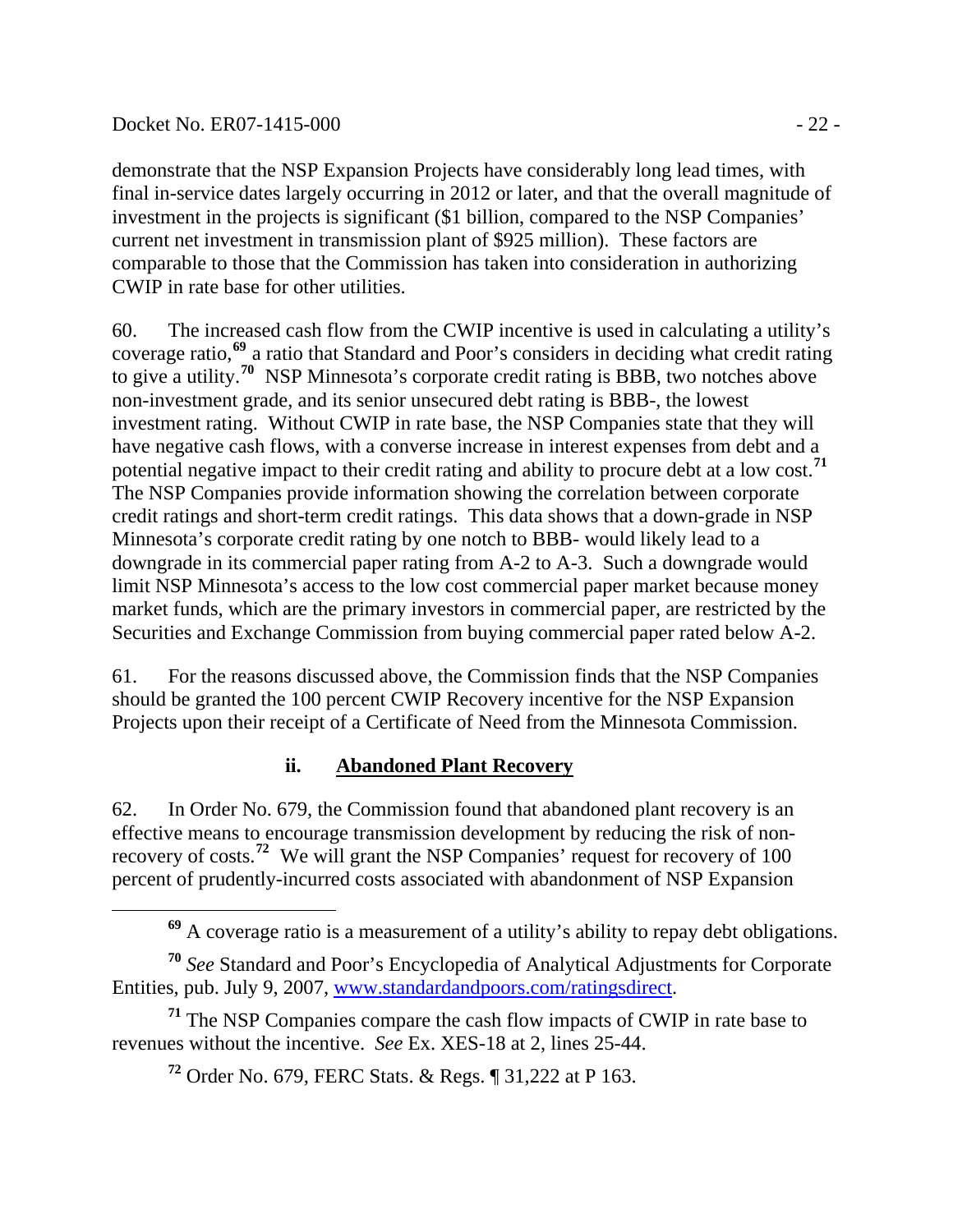Projects, provided that the abandonment is a result of factors outside the control of the NSP Companies which must be demonstrated in a subsequent section 205 filing for recovery of abandoned plant.**[73](#page-22-0)** When the NSP Companies make a section 205 filing, they will bear the burden of supporting their decision to abandon the project for which they are seeking recovery of abandoned plant costs.

63. We find that the NSP Companies have shown, consistent with Order No. 679, a nexus between the recovery of prudently-incurred costs associated with abandoned transmission projects and their planned investment. Besides their scope, size, and long lead-times, the projects present special risks because they require approvals from multiple jurisdictions, are dependent upon continued participation by multiple owners, and are subject to potential cancellation or modification through the Midwest ISO regional planning process. Accordingly, the Commission finds that the NSP Companies should be granted the Abandoned Plant Recovery incentive for the NSP Expansion Projects.

## **iii. Other Requirements for CWIP Recovery**

64. Pursuant to Order No. 679 and the Commission's regulations,**[74](#page-22-1)** a company must propose accounting procedures that ensure that customers will not be charged for both capitalized AFUDC and corresponding amounts of CWIP in rate base. To satisfy this requirement the NSP Companies state that they will implement a "pre-funded" AFUDC calculation, which will assure that future rate base calculations are correct, the income statement and balance sheet are correct for financial statement presentation, and that the NSP Companies will have complied with the Commission's rules regarding the recording of AFUDC to construction.**[75](#page-22-2)** Specifically, the NSP Companies state that AFUDC will be recorded to income and CWIP during the construction phase and a pre-funded AFUDC calculation will be simultaneously made on CWIP projects that are included in rate base in the projected rate formula.**[76](#page-22-3)** The NSP Companies state that the pre-funded AFUDC, which they intend on recording in a miscellaneous deferred credit account, is an offset to the plant in service asset when the balances are combined. The NSP Companies explain that as depreciation is taken on the plant asset, the miscellaneous deferred credit will be amortized over the same time and at the same rate. Furthermore, the NSP Companies state that in future rate formula calculations, the transmission assets will be included in rate base offset by the pre-funded AFUDC miscellaneous deferred credit balance, which

<span id="page-22-0"></span>**<sup>73</sup>** *Id*. P 163, 165-66.

<span id="page-22-1"></span>**<sup>74</sup>** 18 C.F.R. § 35.25 (2007) (recovery of CWIP in rate base).

<span id="page-22-2"></span>**<sup>75</sup>** Referring to Testimony of Deborah A. Blair, Ex. No. XES-4 at 13-14.

<span id="page-22-3"></span>**<sup>76</sup>** *Id*. at 13, lines 12-15.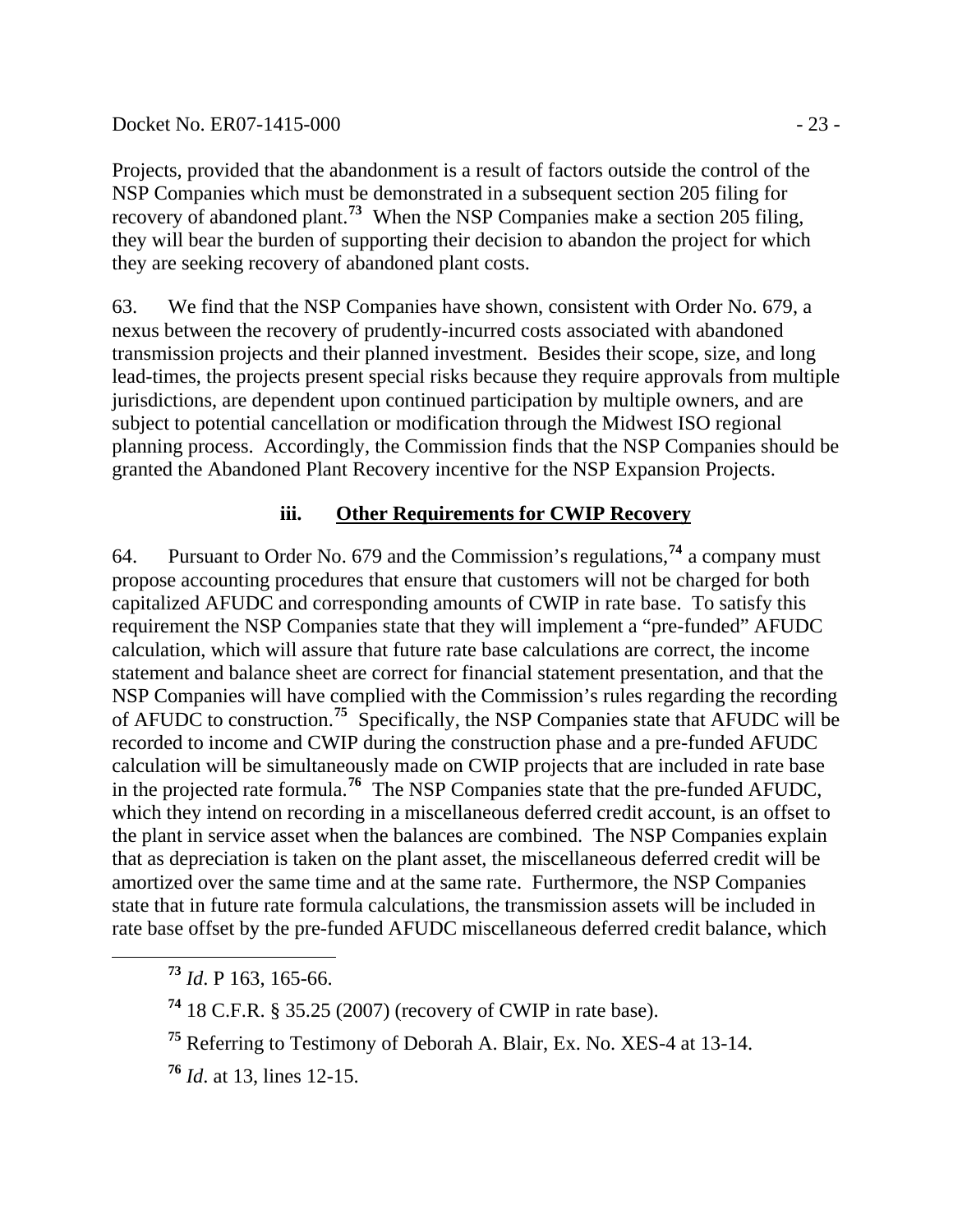Docket No. ER07-1415-000 - 24 -

the NSP Companies state will assure that there is no double recovery of financing cost incurred during construction.

65. While the NSP Companies' filing explains its rate mechanism to avoid double recovery, it lacks certain details necessary for the Commission to conclude that double recovery will indeed be avoided. For example, the filing does not provide the specific FERC accounts the NSP Companies will use to initially record pre-funded AFUDC or the accounts to be used to amortize the pre-funded AFUDC once the project is in service. The filing is also silent on the accounting procedures to be used to ensure the pre-funded AFUDC calculation includes all costs in CWIP receiving the rate base incentive.

66. To correct the deficiencies in its proposal, the NSP Companies are hereby ordered to submit, in a compliance filing to be made within 30 days of this order, proposed journal entries reflecting all the accounting entries related to the projects along with narrative explanations describing the basis for the accounting entries, including a description of procedures and controls that the NSP Companies will implement to prevent improper capitalization.**[77](#page-23-0)**

67. To comply with the requirement that an applicant seeking CWIP recovery in rate formulas make an annual filing with the Commission, the NSP Companies state that they will annually file the FERC Form No. 730 report.<sup>[78](#page-23-1)</sup> In addition, as part of the annual customer notification and information procedures, the NSP Companies state that they will

<span id="page-23-1"></span>**<sup>78</sup>** Transmittal Letter at 33.

<span id="page-23-0"></span> **<sup>77</sup>** Accounting procedures that have satisfied this burden have provided internal procedures**,** processes, and/or journal entries intended to prevent costs recovered in current rates from being included in future rates. For example, entities have provided detailed narratives and illustrations showing modifications to the accounting system to identify and segregate work orders associated with projects that include CWIP in rate base. These accounting procedures also explain the manner in which the costs of a work order will be traced to specific FERC accounts based on the appropriate accounting treatment. Other entities have provided accounting procedures showing and explaining specific accounting journal entries that ensure that no improper capitalization occurs. There may also be other accounting procedures and methodologies that satisfactorily achieve the objectives described above. *See, e.g.*, The United Illuminating Company, Docket No. ER07-653-000, Ex. Nos. UI-13, UI-14 and UI-15 (filed Mar. 23, 2007); Boston Edison Company, Docket No. ER05-69-000, Ex. Nos. BE-2 (at 4-5) and BE-6 (filed Oct. 25, 2004); American Transmission Company LLC, Docket No. ER04-108- 000, Ex. Nos. ATC-9 and ATC-10 (filed Oct. 30, 2003).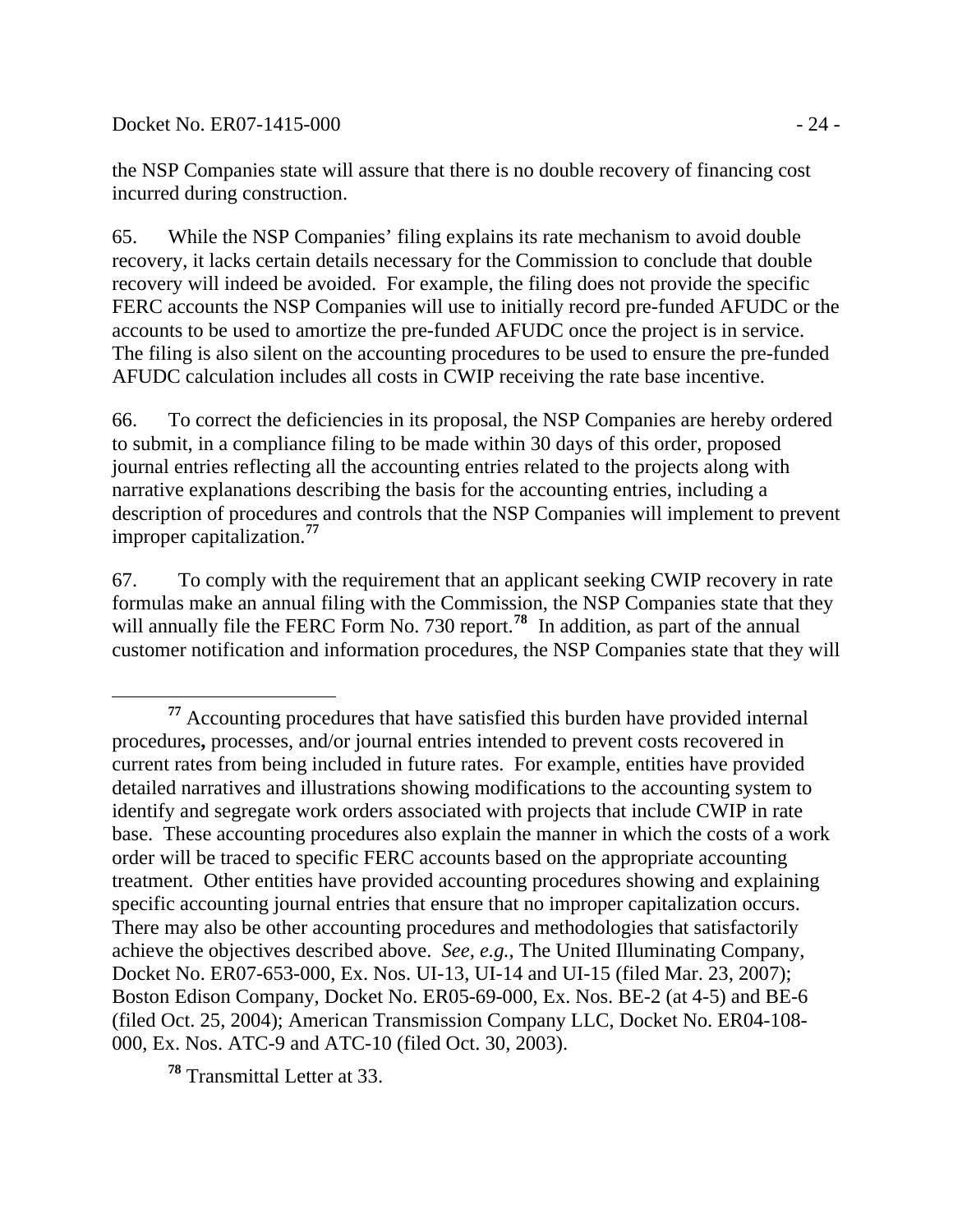Docket No. ER07-1415-000 - 25 -

develop and post on OASIS work papers that show the cost information and in-service date assumptions regarding the transmission projects and CWIP amounts to be included in their estimates for each year.**[79](#page-24-0)**

68. The Commission has previously accepted a utility's proposal that the FERC Form No. 730 report would satisfy the Commission's requirement for an annual filing for CWIP recovery through a rate formula.**[80](#page-24-1)** Accordingly, we will accept the NSP Companies' proposal to use their FERC Form No. 730 report to satisfy the filing requirements for CWIP recovery through their rate formula, subject to one condition. In their annual FERC Form No. 730 report, the NSP Companies should report the date upon which the Minnesota Commission issued a Certificate of Need for each project. We will also accept the NSP Companies' proposal to develop and post on OASIS work papers that show the cost information and in-service date assumptions regarding the transmission projects and CWIP amounts to be included in their estimates for each year.

# **C. Rate Formula**

69. The Commission will conditionally accept for filing the NSP Companies' proposal to use projected test year cost inputs with a true-up mechanism, effective January 1, 2008. Our analysis indicates that the NSP Companies' proposal to switch to forwardlooking estimated transmission costs with a true-up mechanism is just and reasonable. The use of projected costs is consistent with the Attachment O rate formulas that we have approved for Michigan Electric and International Transmission.

70. The NSP Companies will conduct the same kinds of customer meetings to share information regarding the rate inputs as the Commission approved for Michigan Electric and International Transmission, and, with one exception, the NSP Companies have adopted substantially the same tariff provisions approved by the Commission for Michigan Electric regarding sharing information. That exception involves the date by which the estimated revenue requirement for the following calendar year would be provided to customers. The NSP Companies propose to provide customers with such information by October 1 each year, while Michigan Electric and International Transmission provide the information by September 1. Because the customer meeting is held before October 31, we believe that customers should receive such information earlier than October 1 in order to allow sufficient time to review the information before the meeting. Therefore, we will require that the NSP Companies provide the estimated

<span id="page-24-0"></span> $79$  *Id.* 

<span id="page-24-1"></span>**<sup>80</sup>** *The United Illuminating Co.*, 119 FERC ¶ 61,182, at P 92 (2007).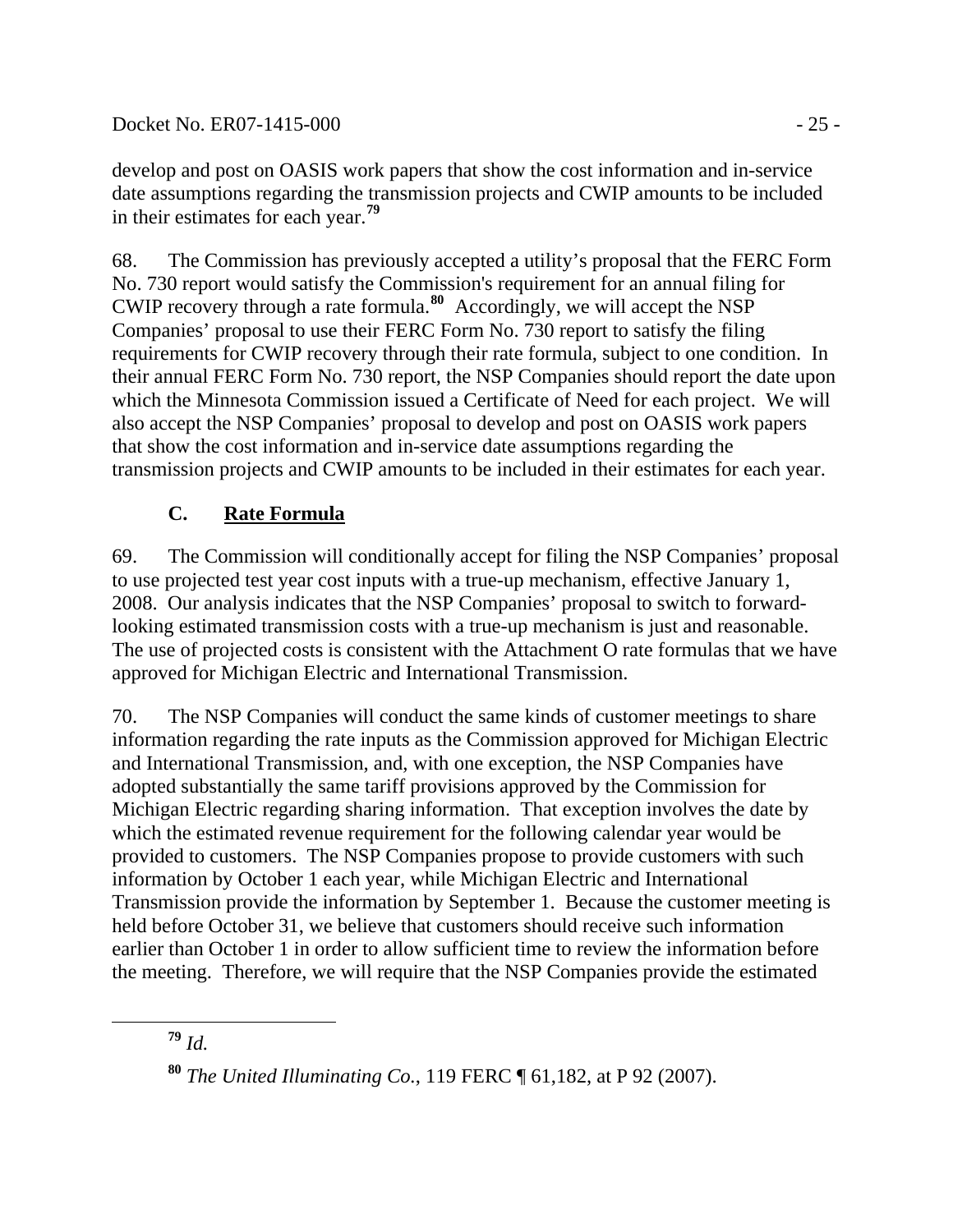#### Docket No. ER07-1415-000 - 26 -

 $\overline{a}$ 

revenue requirement for the following calendar year by September 1. These information sharing procedures will provide customers sufficient opportunity to monitor whether the NSP Companies are implementing the rate formula correctly.

71. Municipal Intervenors contend that it is not yet clear whether these procedures will provide for a sufficiently detailed information exchange between the NSP Companies and their customers, or for adequate time and procedures for follow-up questioning and informal discovery. The proposed tariff provisions state that the NSP Companies shall make available to customers their projected net revenue requirement and that all inputs shall be provided in sufficient detail to identify the components of such revenue requirement. We expect that the NSP Companies will provide sufficient information to demonstrate that they are implementing their formula correctly in the information distributed by each September 1, and that they will supplement that information if necessary upon request of customers. Municipal Intervenors also argue that in the event that errors are made in the NSP Companies' implementation of formula inputs, there appears to be no mechanism for ensuring that corrections can be made. If errors are detected in the course of information exchange between the NSP Companies and their customers, customers may seek to resolve these matters informally with the NSP Companies or they may seek to have the Commission resolve the matter by filing a formal complaint with the Commission.

72. We reject MMPA's assertion here that the Commission should initiate an investigation of the baseline ROE of the NSP Companies. The NSP Companies do not propose to change the Commission-authorized ROE applicable for all Midwest ISO transmission owners under the Attachment O rate formula. As such, as the proponent of a change in an unchanged component of rates, MMPA bears the burden under section 206 of the FPA to show that the existing ROE is unjust and unreasonable and that a different ROE and capital structure are just and reasonable.**[81](#page-25-0)** The Commission has

<span id="page-25-0"></span><sup>(</sup>continued…) **<sup>81</sup>** *See Boston Edison Company*, 65 FERC ¶ 61,311, at 62,425-27 (1993), *reh'g denied*, 66 FERC ¶ 61,337 (1994) (In addressing a proposal to increase the nuclear decommissioning cost recovery component of a rate formula without changing the ROE component, the Commission reviewed court decisions on the subject and determined that only if the increase that the utility proposes sufficiently increases its earnings so that the rate of return rises above what the Commission had previously allowed may the Commission change the return under section 205). In addressing International Transmission's proposal to revise its Attachment O rate formula to use projected testperiod data instead of historic test-period data, the Commission found the justness and reasonableness of the unchanged ROE component of the rate formula to be beyond the scope of that section 205 proceeding. *International Transmission*, 116 FERC ¶ 61,036 at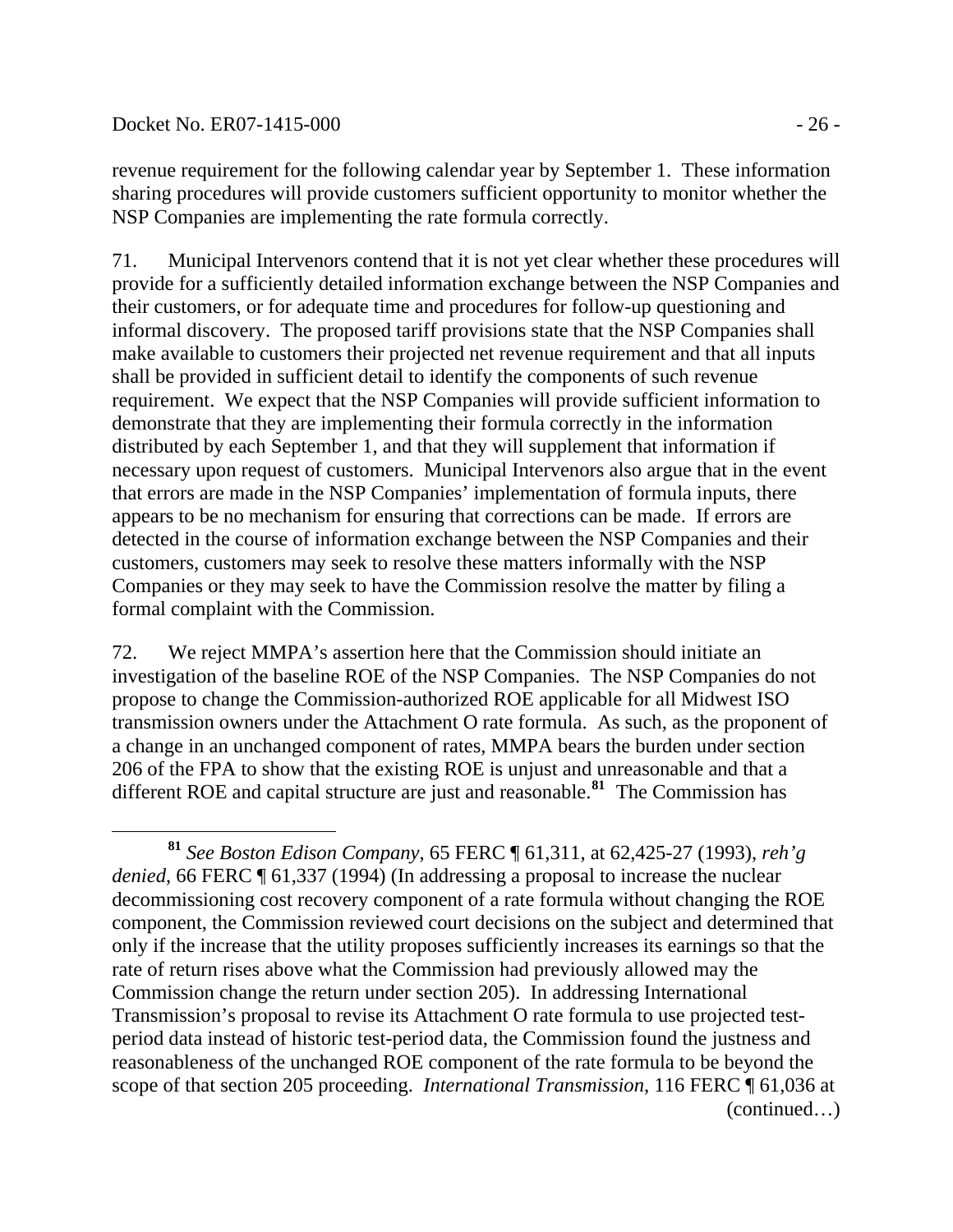#### Docket No. ER07-1415-000 - 27 -

discretion in deciding whether to initiate investigations pursuant to section 206 of the FPA and whether to set the issue for a formal hearing. While factors such as CWIP and abandoned plant recovery and formula true-up mechanisms can decrease a company's business risk, a number of factors have a bearing on a company's overall business risk. We find that MMPA's assertions that the currently authorized ROE is no longer just and reasonable are too general and unsupported to warrant initiation of a section 206 investigation.

73. We will dismiss MMPA's allegations of price squeeze.**[82](#page-26-0)** As these allegations focus on the ROE, they are outside the scope of this proceeding.**[83](#page-26-1)** Moreover, MMPA has failed to include the minimum information required by the Commission's regulations to have price squeeze considered in a section 205 rate proceeding.**[84](#page-26-2)**

P 35. That holding applies equally to the instant proceeding, where the NSP Companies propose to revise their rate formula not only to use projected test-period data but also to provide for 100 percent CWIP Recovery. Like the switch to use of projected test-period data, 100 percent CWIP Recovery does not change the amount that the utility ultimately recovers for service, just the timing of such recovery. *See, e.g., International Transmission*, 116 FERC ¶ 61,036 at P 19; *Michigan Electric*, 117 FERC ¶ 61,314 at P 17. With respect to 100 percent Abandoned Plant Recovery, no rate change is being sought as this time; the NSP Companies propose to fix the value of this line item at zero and will only change this value through a new section 205 filing.

<span id="page-26-0"></span>**<sup>82</sup>** While MMPA also argues that the difference between the ROE allowance reflected in bundled retail rates and the ROE reflected in wholesale transmission rates violates the comparability principles under the Commission open access rules, we view this argument as essentially an allegation of regulatory price squeeze.

<span id="page-26-1"></span>**<sup>83</sup>** The Commission's regulations regarding proposals to include CWIP in rate base do require that a utility address the potential for *CWIP-related* price squeeze if the requested percentage of wholesale CWIP recovery sought exceeds that permitted by the relevant state or local authority to support the currently competing retail rates. As relevant to MMPA and its members, the NSP Companies indicate in their application that the Minnesota Commission has approved NSP Minnesota's proposal for inclusion of 100 percent CWIP in rate base in retail rates, and, therefore, no further analysis of the potential for price squeeze is required.

<span id="page-26-2"></span>**<sup>84</sup>** 18 C.F.R. § 2.17(a) (2007).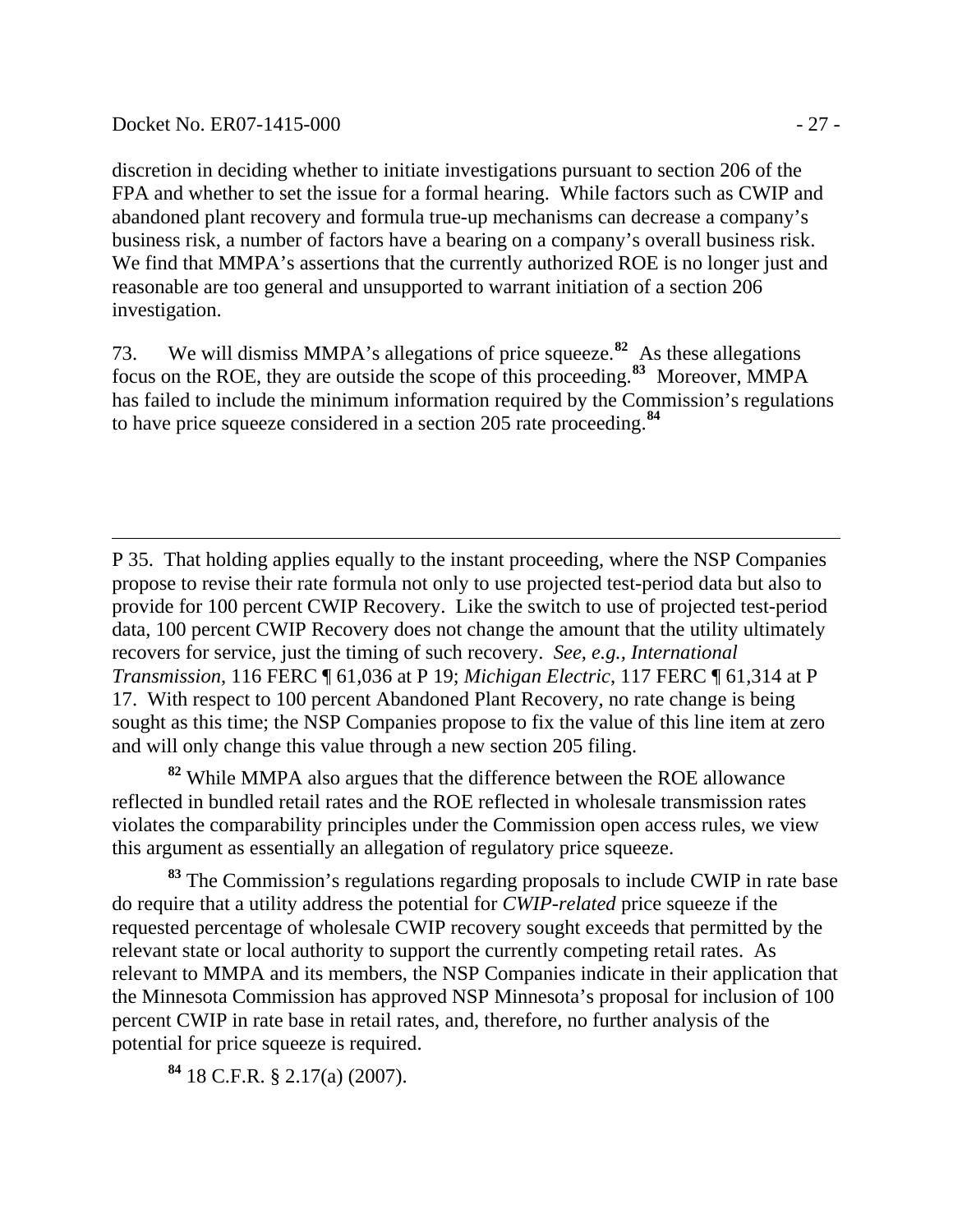Docket No. ER07-1415-000 - 28 -

### **D**. **Central Minnesota Municipal Power Agency Motion and Request for Declaratory Order for Incentives**

74. The Commission rejects CMMPA's request for a declaratory order without prejudice. If a party other than the applicant wishes to request incentive rate treatment, it must submit such a request in a separate petition for a declaratory order or make a filing under section 205 of the FPA in order to give both the Commission and the public proper notice of the proposed incentive filing and allow for a meaningful comment period.**[85](#page-27-0)**

### The Commission orders:

(A) The NSP Companies' requested incentives and proposed rate formula modifications are hereby accepted for filing to become effective January 1, 2008, as discussed in the body of this order.

(B) The NSP Companies are hereby ordered to make a compliance filing, to be submitted within 30 days of this order, with proposed journal entries reflecting: (1) all the accounting entries related to the projects; (2) narrative explanations describing the basis for the accounting entries; and (3) a description of procedures and controls that the NSP Companies will implement to prevent improper capitalization, as discussed above.

(C) CMMPA/MMTG's request for a declaratory order is hereby rejected without prejudice, as discussed above.

By the Commission. Commissioner Kelly concurring with a separate statement attached.

 $(S E A L)$ 

 Kimberly D. Bose, Secretary.

<span id="page-27-0"></span>**<sup>85</sup>** *Louisville Gas and Electric Company*, 62 FERC ¶ 61,016, at 61,151-52 (1993); *American Electric Power Service Corporation*, 90 FERC ¶ 81,040, at 61,193 (2000).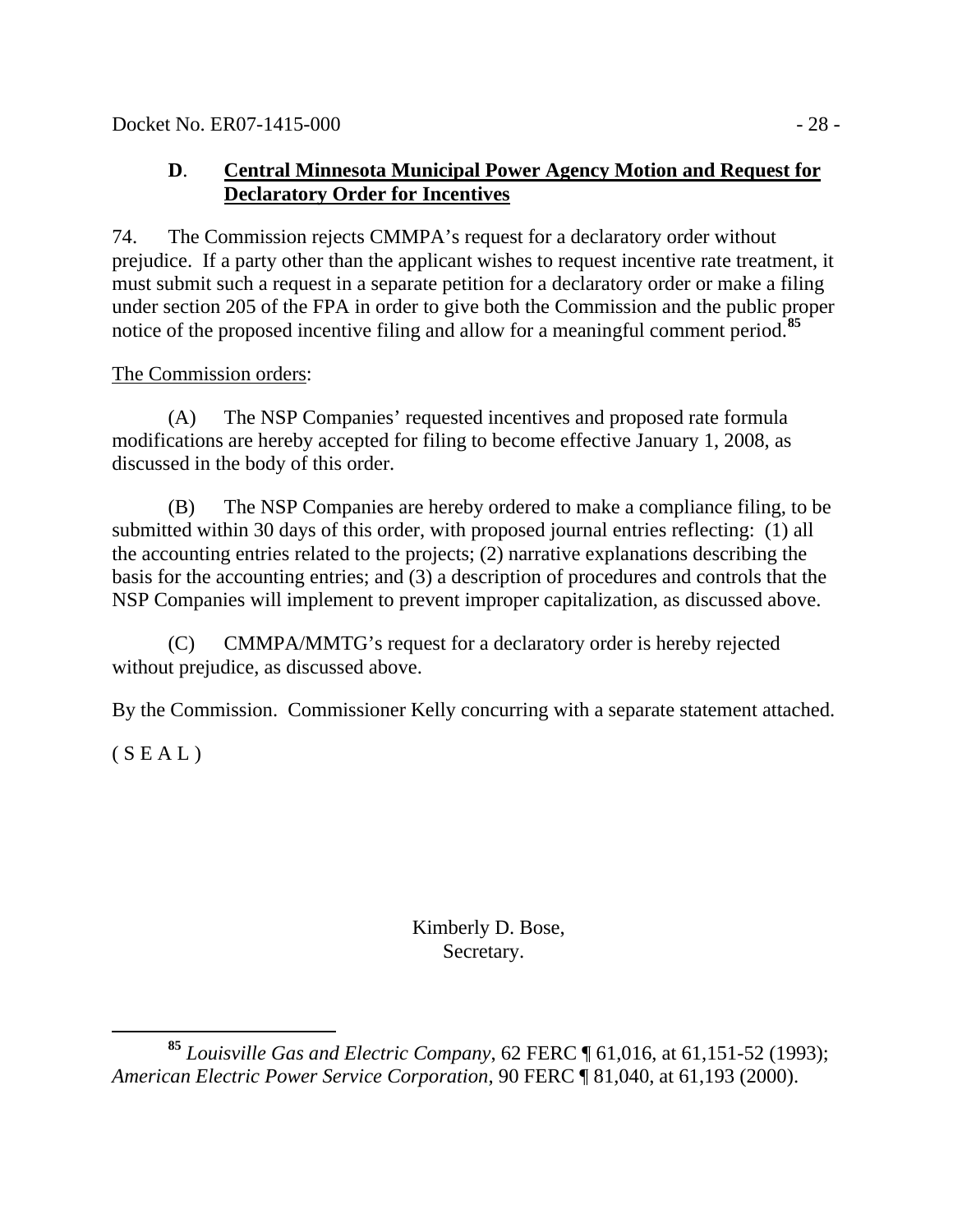#### UNITED STATES OF AMERICA FEDERAL ENERGY REGULATORY COMMISSION

 $\overline{a}$ 

Xcel Energy Services, Inc. Docket No. ER07-1415-000

(Issued December 21, 2007)

KELLY, Commissioner, *concurring*:

 This order addresses a request for transmission rate incentives submitted by Xcel Energy Services Inc., on behalf of the Northern States Power Companies (NSP Companies). In accordance with criteria I have specified in previous statements,<sup>[1](#page-28-0)</sup> I conclude that the NSP Companies have demonstrated that the projects addressed in this proceeding warrant incentive rate treatment. The NSP Companies have requested two types of incentive rate treatments for 6 projects: 100 percent of prudently incurred Construction Work in Progress (CWIP) in rate base and recovery of 100 percent of prudently incurred costs of transmission facilities that are cancelled or abandoned for reasons beyond their control. The NSP Companies have also demonstrated that the requested CWIP and abandonment costs incentives are warranted.

 Four of the six projects represent the initial group of transmission projects planned as part of the CapX [2](#page-28-1)020 project, which involves eleven Midwest utilities.<sup>2</sup> I conclude that these projects merit incentive rate treatment for several reasons. First, these projects represent backbone transmission infrastructure and were the product of a coordinated planning process among a large group of investor-owned utilities and cooperative and municipal power agencies. Second, the CapX 2020 projects are intended to provide for regional transmission needs going forward 15 years or more. Furthermore, I have made this determination on the basis of the size of the investment (\$800-\$940 million for the NSP Companies) and the lead times involved. I conclude that the specific incentives sought—100 percent CWIP and abandonment costs incentives—are appropriate because they will mitigate the primary risks of the projects, i.e., the long/uncertain lead times, effects of capital expenditures on cash flows and creditworthiness, and the possibility that they might not be completed.

**1** See *American Electric Power Service Corporation*, 118 FERC ¶61,041 (2007).

<span id="page-28-1"></span><span id="page-28-0"></span><sup>2</sup> NSP Companies are joined in the CapX 2020 efforts by ten other utilities: Great River Energy, Minnesota Power, Missouri River Energy Services and Otter Tail Power Company, Dairyland Power Cooperative, the Central Minnesota Municipal Power Agency, Minnkota Power Cooperative, Rochester Public Utilities, Southern Minnesota Municipal Power Agency, and Wisconsin Public Power, Inc.